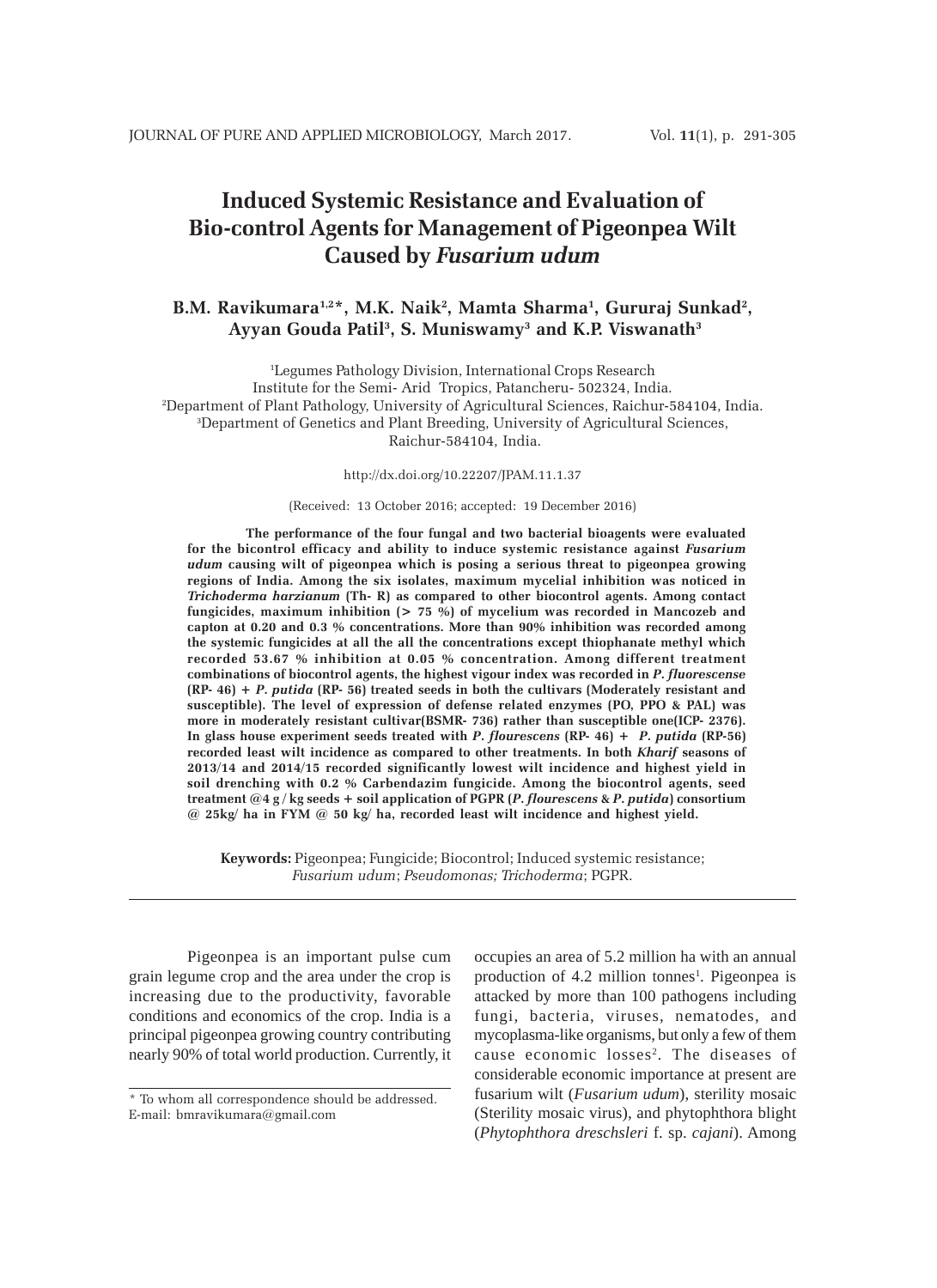them, wilt caused by *F. udum* is considered the most important soil borne pathogen of pigeon pea<sup>3</sup>.

The disease is typically soil borne and the pathogen perpetuates in soil for several years by means of chlamydospores<sup>4</sup>. Chemical control of a soil borne plant pathogen is frequently ineffective because of the physical and chemical heterogeneity of the soil, which may prevent effective concentration of the chemical from reaching the pathogen. Hence, the best alternative measure is to look for bio control agents, which colonize the rhizosphere, the site requiring protection and leave no toxic residues, as opposed to chemicals. A multitude of microbes has been implicated to be biocontrol agents of plant pathogens sometimes with excellent documentations<sup>5-8</sup>. Hence, experiments were carried out to find out the efficacy of some fungal and bacterial bio control agents against *F. udum* on pigeonpea and were also tested for induction of systemic resistance. Fluorescent *Pseudomonas* and *Trichoderma* species are important groups of plant growth-promoting microorganism reported to protect plants against pathogens by evolving various mechanisms such as antagonism, competition and Induced systemic resistance (ISR) 9- 11.

Induced systemic resistance (ISR) triggered by plant growth-promoting fungi (PGPFs) and Plant growth promoting rhizobacteria (PGPR) confers a broad-spectrum resistance that is effective against different types of pathogens $12$ . PGPR produce phytohormones that are believed to be related to their ability to stimulate plant growth. Indole-3-acetic acid is a phytohormone which is known to be involved in root initiation. cell division, and cell enlargement<sup>13</sup>. This hormone is very commonly produced by PGPR<sup>14</sup>. Most commonly, IAA-producing PGPR are believed to increase root growth and root length, resulting in greater root surface area which enables the plant to access more nutrients from soil. Cytokinins are a class of phytohormones which are known to promote cell divisions, cell enlargement, and tissue expansion in certain plant parts $13$ . Cytokinin is produced by *Pseudomonas fluorescens* isolated from the rhizosphere of the soybean<sup>15</sup>.

Compared to the use of individual PGPR strains, mixtures of several strains may result in a more stable rhizosphere community, provide

several mechanisms of biological control, and may suppress a broader range of pathogens<sup>16</sup>. Compatible mixtures of certain biocontrol strains with antagonism as the main mechanism of action have provided a greater disease suppression than that used individually<sup>17-22</sup>. In one of the study used PGPR that elicit ISR, indicated that mixtures of PGPR provided synergistic activity against a broader range of pathogens on one host<sup>22</sup>. The aim of the present experimentation is to evaluate the performance of *Trichoderma* and two *Pseudomonas* isolates for their bio control efficacy and ability to induce systemic resistance against *F. udum* causing pigeonpea wilt.

## **MATERIALS AND METHODS**

#### **Bio- control agents**

The bio-agents *Trichoderma viride*(Tv-R)*,Trichoderma harzianum*(Th- R)*, Pseudomonas fluorescens*(RP-46) and *Pseudomonas putida* (RP-56) used in this study were obtained from the collection at the Department of Plant Pathology, University of Agricultural Sciences, Raichur, India and the two isolates, *Trichoderma* spp (ICRISAT-T) and *Trichoderma* spp (GLB- I) were obtained from rhizosphere of pigeonpea from Sick plot (BIL-17), ICRISAT, Hyderabad, India and sick plot, ARS, Kalaburgi, Karnataka, India respectively. The *Trichoderma* isolates were maintained on a *Trichoderma* specific medium and the *Pseudomonas* isolates were maintained on King's  $B$  medium<sup>23</sup>.

#### **Isolation of the Pathogen**

The wilted pigeonpea plant sample collected from the field and the infected tissues from the stem/ collar region were cut into small bits of 1- 2 mm in size, surface sterilized in 1 per cent sodium hypochlorite solution for a minute and then washed three times in sterile distilled water to remove any traces of sodium hypochlorite. They were subsequently blotted dry and plated on sterile Potato Dextrose Agar [PDA] plate and incubated at  $26 \pm 2^{\circ}$ C and alternate cycles of 12 h light and 12 h darkness. Culture is purified by using single spore isolation and proved Koch's postulate by using susceptible cultivar (ICP 2376). The fungal isolates were preserved in PDA slants for subsequent uses. Total of 111 isolates of *F. udum* were collected from 397 farmers' fields in Karnataka, Madhya Pradesh,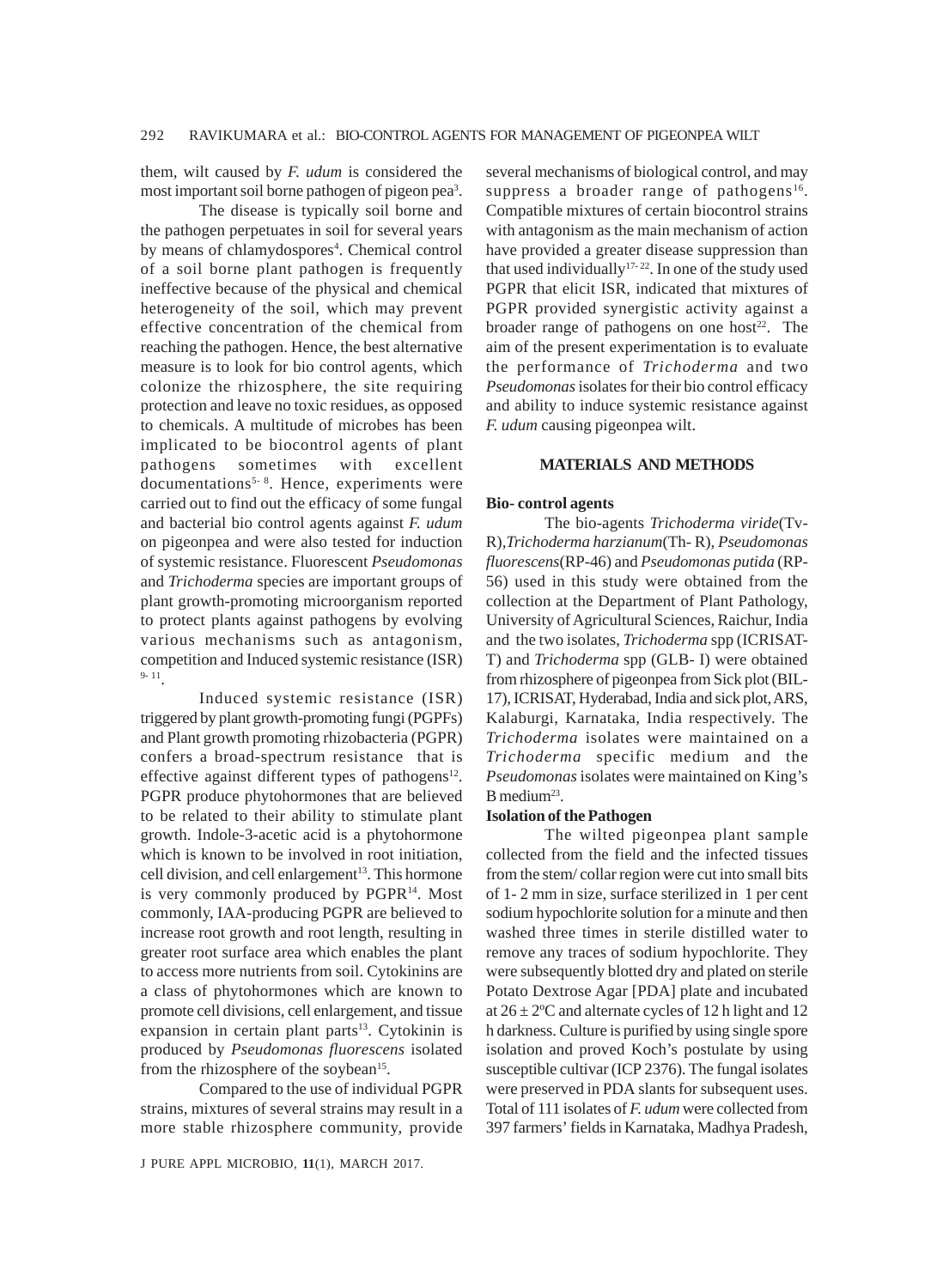Maharashtra, Tamil Nadu and Telangana states. However, dual culture test and evaluation of biocontrol agents under glass house and field condition was carried out using only one local isolate of *F. udum* (FU- 37) from ARS Kalaburgi, Karnataka.

## *In-vitro* **evaluation of bio-agents by Dual culture test**

Bio-control agents (Fungal and Bacterial isolates) and the *F. udum*(FU- 37) isolate were placed side by side on a single Petri-dish containing solidified PDA. There were three replications for each isolate with one control each of the pathogen and the bio-control agent. They were incubated at  $26 \pm 2^{\circ}$  C and grown for 6-8 days. The diameter of the colony of both the bio-control agent and the pathogen was measured in two directions and the average was calculated. Percent inhibition of growth of the test pathogen was calculated<sup>24</sup>. *Invitro* evaluation was done three times with three replications.

The percentage of inhibition was estimated using the following formula:

 $I = (C - T)/C^* 100$ 

Where; I= Percentage of inhibition,  $C=$ radial growth of the pathogen in control and T= radial growth of pathogen in treatment.

## *In-vitro* **evaluation of fungicides by poisoned food technique**

Four non- systemic fungicides namely Capton, Chlorothalonil, Mancozeb and Zineb. four systemic fungicides namely Benomyl, Carbendazim, Thiophanate methyl and Carbendazim 25 % + Mancozeb 50 % were tested against colony growth of *F. udum* isolate FU- 37. Non-systemic fungicides were used at 0.1%, 0.2 % and 0.3 % and systemic fungicides at 0.05%, 0.1% and 0.20% concentrations in autoclaved PDA medium by poisoned food techniques<sup>25</sup>. Five mm diameter agar disc of test fungi was cut from 6 day old culture and placed in the center of Petri plates containing different concentration of fungicides. The plates without fungicides served as control. The inoculated plates were incubated at  $26 \pm 2^{\circ}$ C. The radial growth was recorded after 7 to 8 days of incubation when the fungus covered the plates completely in control. The percent inhibition of the fungus over control was calculated $24$ .

## **Seedling vigour**

Seedling vigour of the *Pseudomonas* spp. and *Trichoderma* spp. treated seeds was determined by the standard roll towel method (ISTA in 2005). Four replicates of 50 treated seeds were placed at equi-distance on the paper towel and covered with another pre-soaked paper towel, rolled up along with polythene wrapping to prevent drying of the towels. The rolled towels were then incubated in an incubation chamber for 8 days. Paper towels were unrolled after incubation period and number of germinated seeds were counted and represented in percentage. Seedling vigour was analysed using the method of Abdul-Baki and Anderson<sup>26</sup>. The length of the root and shoot of individual seedlings were measured with different treatment combination to assess the vigour. The vigour index (VI) was calculated using the formula  $VI = (Mean root length + Mean shoot length) \times %$ germination.

### **Induction of defense mechanisms**

Two each of *Trichoderma* and *Psuedomonas* isolates were used in the induction of defense reactions in two pigeonpea genotypes, namely BSMR- 736 (Moderately resistant) and ICP 2376 (Susceptible). Fungus treated (*Trichoderma*) and bacterized (*Pseudomonas*) seeds were sown in polythene covers filled with sterilized river bed sand. Eight-day-old seedlings were transplanted in plastic pots @ 10 seedlings per pot. Ten days after transplanting, soil application with *Trichoderma* suspension  $(3\times10^3 \text{ spores/ml})$  and bacterial suspension (10 mL of suspension containing 10<sup>8</sup> cfu mL"<sup>1</sup>) was done. Bacterized plants were divided into two treatments. In the first treatment, bacterized plants were challenge inoculated with *F. udum* (50 mL of microconidial suspension containing  $6\times10^6$  conidia/ ml per pot) at one day after soil application of fungal and bacterial suspension and in the second treatment, bacterized plants were not challenged with the pathogen. Plants without prior treatment of *Trichoderma* and *Pseudomonas* were inoculated with the pathogen. The plants neither treated with bacterial suspension nor challenged by the pathogen were kept as control. Three replications were maintained in each treatment; each replicate consisted of 10 pots and in each pot six plants were maintained. The experiments were conducted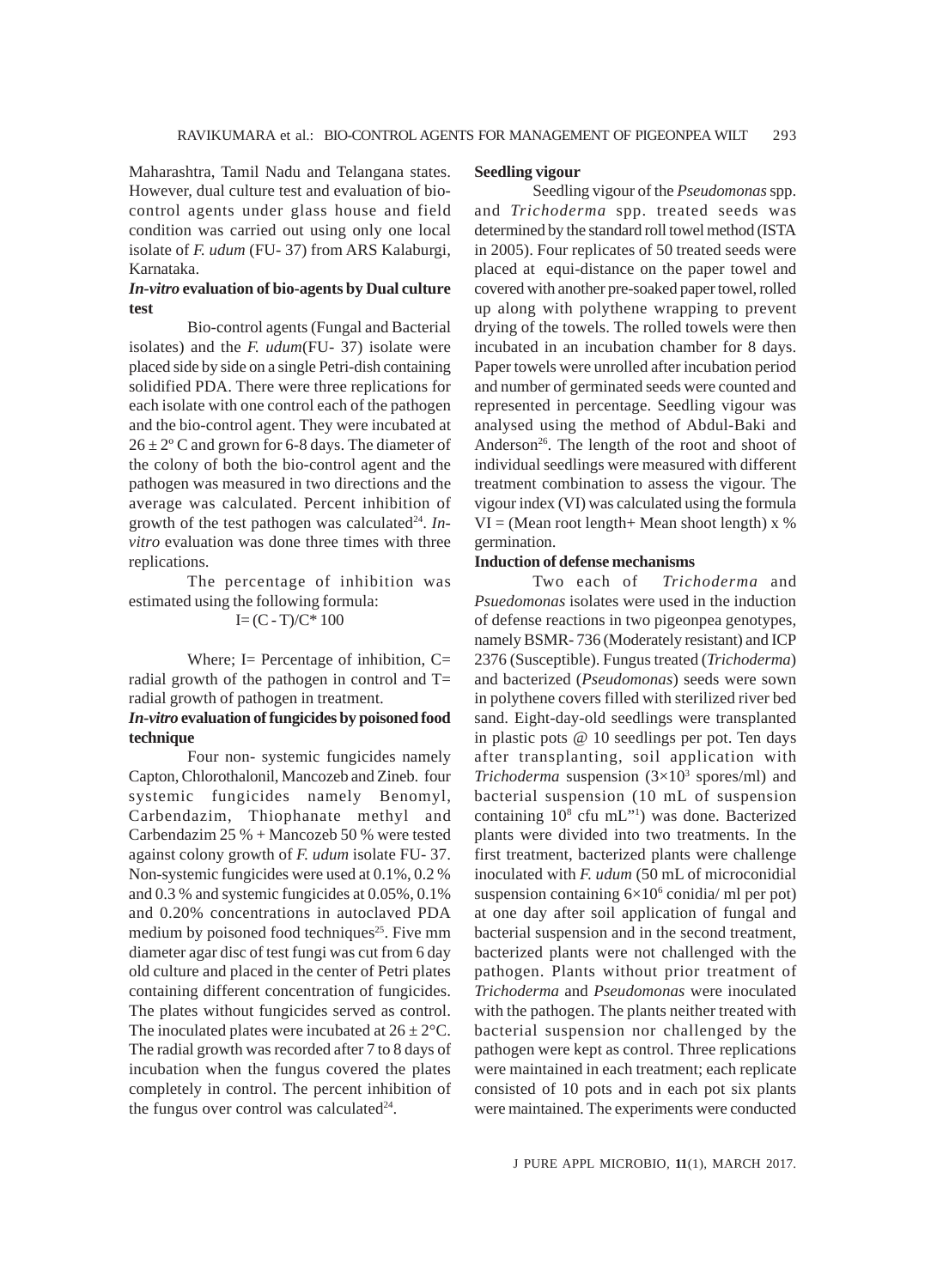using randomized block design on a greenhouse bench. The humidity in the greenhouse was maintained at RH of 70%. The temperature was adjusted to 25- 27æ%C (day) / 20- 22æ%C (night). **Sample collection for biochemical analysis**

Plants were carefully uprooted without causing any damage to root tissues at different time intervals (0, 3, 6, 9 and 12 days after the pathogen inoculation). Six plants were sampled from each replication of the treatment separately (treatments were mentioned in the experimental design) and were maintained separately for biochemical analysis. Fresh roots were washed in running tap water and homogenized with liquid nitrogen in a pre-chilled mortar and pestle. The homogenized root tissues were stored in deep freezer (" $80^{x\%}$  C) until used for biochemical analysis.

#### **Assay of PO**

Root samples (1 g) were homogenized in 2 mL of 0.1 M phosphate buffer, pH 7.0 at 4 æ%C. The homogenate was centrifuged at 16 000 g at 4 æ%C for 15 min and the supernatant was used as enzyme source. The reaction mixture consisted of 1.5 mL of 0.05 m pyrogallol, 0.5 mL of enzyme extract and 0.5 mL of 1%  $H_2O_2$ . The reaction mixture was incubated at room temperature (28±2æ%C). The changes in absorbance at 470 nM were recorded at 30 s intervals for 3 min. The enzyme activity was expressed as changes in the absorbance min"1 mg"1 protein<sup>27</sup>.

#### **Assay of PPO**

PPO activity was determined as per the procedure<sup>28</sup>. Root samples  $(1 g)$  were homogenized in 2 mL of 0.1 M sodium phosphate buffer (pH 6.5) and centrifuged at 16 000 g for 15 min at 4 æ%C. The supernatant was used as the enzyme source. The reaction mixture consisted of 200 µL of the enzyme extract and 1.5 mL of 0.1 M sodium phosphate buffer (pH 6.5). To start the reaction, 200µL of 0.01 M catechol was added and the activity was expressed as changes in absorbance at 420 nM min"<sup>1</sup>mg"<sup>1</sup> protein.

#### **Estimation of PAL activity**

Root samples (1 g) were homogenized in 3 mL of ice cold 0.1 M sodium borate buffer, pH 7.0 containing 1.4 m M of 2-mercaptoethanol and 0.1 g of insoluble polyvenylpyrrolidone. The extract was filtered through cheese cloth and the filtrate was centrifuged at 16000g for 15 min. The supernatant

J PURE APPL MICROBIO*,* **11**(1), MARCH 2017.

was used as enzyme source. PAL activity was determined as the rate of conversion of Lphenylalanine to trans-cinnamic acid at 290 nM<sup>29</sup>. Sample containing 0.4 mL of enzyme extract was incubated with 0.5 mL of 0.1 M borate buffer, pH 8.8 and 0.5 mL of 12 mM L-phenylalanine in the same buffer for 30 min at 30æ%C. The amount of trans-cinnamic acid synthesized was calculated using its extinction coeffi- cient of 9630 m<sup> $n^{2}$ </sup>. Enzyme activity was expressed as nmol transcinnamic acid min"1 mg"1protein.

## **Evaluation of bio-control agents under glass house condition**

Efficacy of those bacterial and fungal isolates (*Pseudomonas* spp. and *Trichoderma* spp.) causing enhanced seedling growth and inhibition to *F. udum in vitro* were selected and tested for their ability to reduce pigeonpea wilt under glass house conditions with different treatment combinations by using root-dip-inoculation technique. The disease incidence is calculated using the following formula.

Wilt incidence (%) = Number of diseased seedlings/Total number of seedlings $\times$ 100

## **Evaluation of bio-control agents under field condition**

The isolates of *Trichoderma* and *Pseuomonasa* having maximum inhibition of growth of *F. udum* under laboratory conditions were chosen for field evaluation and consortium of *Trichoderma*(*T. viride + T. harzianum*) and *Pseudomonas* (*P. fluorescence + P. putida* ) preparations were used for pigeonpea seed treatment(Cv. BSMR- 736)  $@$  4 g/kg seed. The bio-control agents were multiplied on talc based formulations then enriched in farm yard manure and applied to the soil along with the seed treatments. The seeds were placed in a clean container, sprinkled with water until they were wet, adequate quantity of the bio-control agent available in a talc based dry powder form<sup>30</sup> was added and the container was agitated thoroughly until the seeds were uniformly coated. Farm yard manure (FYM) to be used for soil application was enriched with *Trichoderma*(*T. viride + T. harzianum*) or *Pseudomonas* (*P. fluorescence + P. putida* ) consortium. The enrichment process involved adding of 2 kg of the respective bio-control agent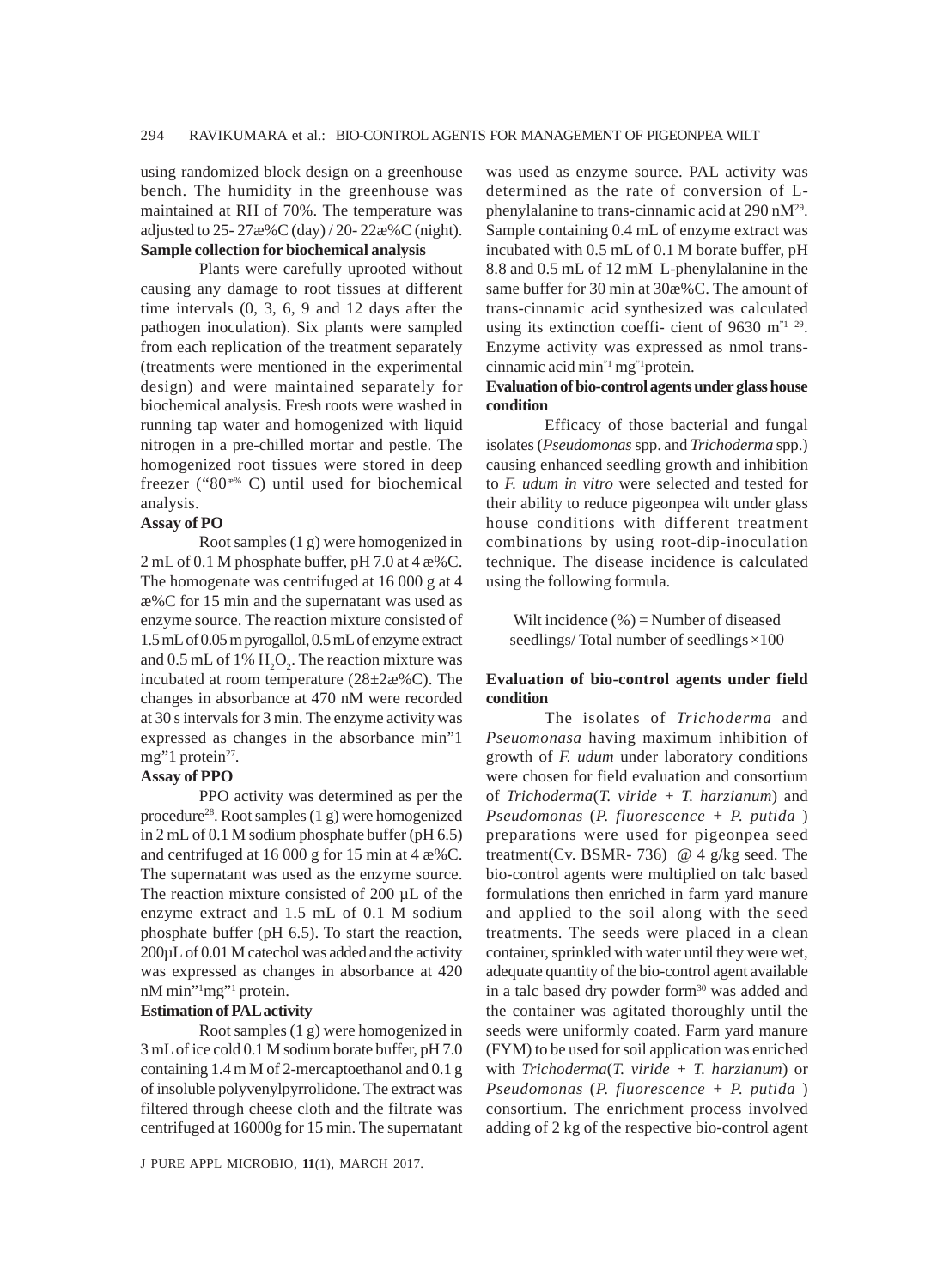to 1 ton of FYM and incubating the mixture at ambient temperature under shade for a period of 15 days prior to planting pigeonpea. Optimum moisture content (15%) was maintained by adding water as needed during this period. The bio-control agent enriched FYM was added at 15 tons/ha after enrichment.

Field trials were conducted in *Fusarium udum* wilt sick plot at the farm of Agricultural Research Station (ARS), Kalaburgi (Karnataka) for two growing seasons in 2013/14 and 2014/15. The experiment was set up in a randomized block design (RBD) with three replications of seven treatments each with a plot size of  $2.5 \times 1.8$  m. The treatments used included *Trichoderma* consortium and *Pseudomonas* consortium treated seeds sown after soil application of *Trichoderma* consortium and *Pseudomonas* consortium enriched FYM applied at 15 tons/ha. Carbendazim @ 0.3 per cent was used for soil drenching. A non-treated control was also included in the trials. All recommended agronomic practices for the region were followed to raise a good crop. The germination percentage was noted 15 days after planting and the incidence of wilt was monitored periodically and the terminal incidence was recorded 120 days after planting. The wilt incidence was calculated by counting the total number of diseased plants in  $1m<sup>2</sup>$  which was then divided by the total number of plants in the area and expressed as percentage.

#### **Statistical analysis**

Data were statistically analyzed using the standard procedures for completely randomize design, complete randomized block and split designs 31. The averages were compared at 1% and 5% level using least significant differences  $(L.S.D)^{32}$ .

## **RESULTS AND DISCUSSION**

### **Evaluation of bio-control agents under laboratory conditions**

Four isolates of *Trichoderma* spp and two isolates of *Pseudomonas* spp were evaluated for their efficacy as antagonists against *F. udum* (FU-37), the cause of vascular wilt of pigeonpea using dual culture technique. All isolates were found to cause significant reduction in fungal growth as compared to the control.

The per cent inhibition of *F. udum* ranged from 46.52 to 70.84 per cent. Among tested fungal antagonists, the maximum inhibition of *F. udum* growth was observed in *T. harzianum* (Th-R) bioagents as compared to other bio-control agents and inhibited maximum fungal growth (74.52 %) of *F. udum* followed by *Trichoderma* spp (ICRISAT-T) (72.23 %). *T. viride* (TV-R) and *Trichoderma* spp (GLB) with 70.84% and 67.91% respectively. In bacterial bioagents *P. fluorescens* (RP- 46) inhibited to the extent of 50.28 per cent. Least inhibition was recorded with 46.52 per cent in *P. putida* (RP- 56)[Table. 1]. *In- vitro* evaluation of antagonistic microorganisms against *F. udum* recorded maximum inhibition of *F. udum* against *T. viride* (87.03 %) and *T. harzianum* (85.40 %), *P. fluorescens* (81.87 %) 33. Evaluation of six bioagents against *F. udum* though dual culture technique and recorded highest inhibition from *G. virens* (Pantnagar) and *T. viride* (Coimbatore) 34.

## **Evaluation of fungicides under laboratory conditions**

In contact fungicides, Mancozeb and capton recorded maximum inhibition  $($  > 75%) of mycelial growth at 0.20 and 0.30 per cent and chlorothalonil showed 62.50 per cent inhibition at 0.10 per cent concentration, more than 65 per cent inhibition at 0.2 and 0.3 per cent concentrations. In systemic fungicides, carbendazim 25 per cent + mancozeb 50 per cent showed 100 per cent inhibition at all concentrations (0.05, 0.10 and 0.20 %). Benomyl, carbendazim, thiophanate methyl showed 100 per cent inhibition at 0.2 per cent concentration and more than 90 per cent inhibition was recorded in 0.05 and 0.1 per cent concentrations of benomyl and carbendazim (Table. 2). The fungicides suppressed *Fusarium* by altering and inhibiting cell metabolism and these biochemical alterations may lead to inhibition in fungal growth<sup>35</sup>. Carbendazim may directly inhibit conidial germination and sporulation of *F. oxysporum*36 as well as colonization 37. *In- vitro* evaluation of different fungicides against *F. udum* and reported carbendazim and thiram fungicides were quite effective in inhibiting the growth of the fungus at 1000 and 2000ppm, which gave 93.8 and 91.3 per cent inhibition, respectively<sup>38</sup>. Similarly, efficacy of different fungicides tested against *F. udum* by using poisoned food technique *in vitro* revealed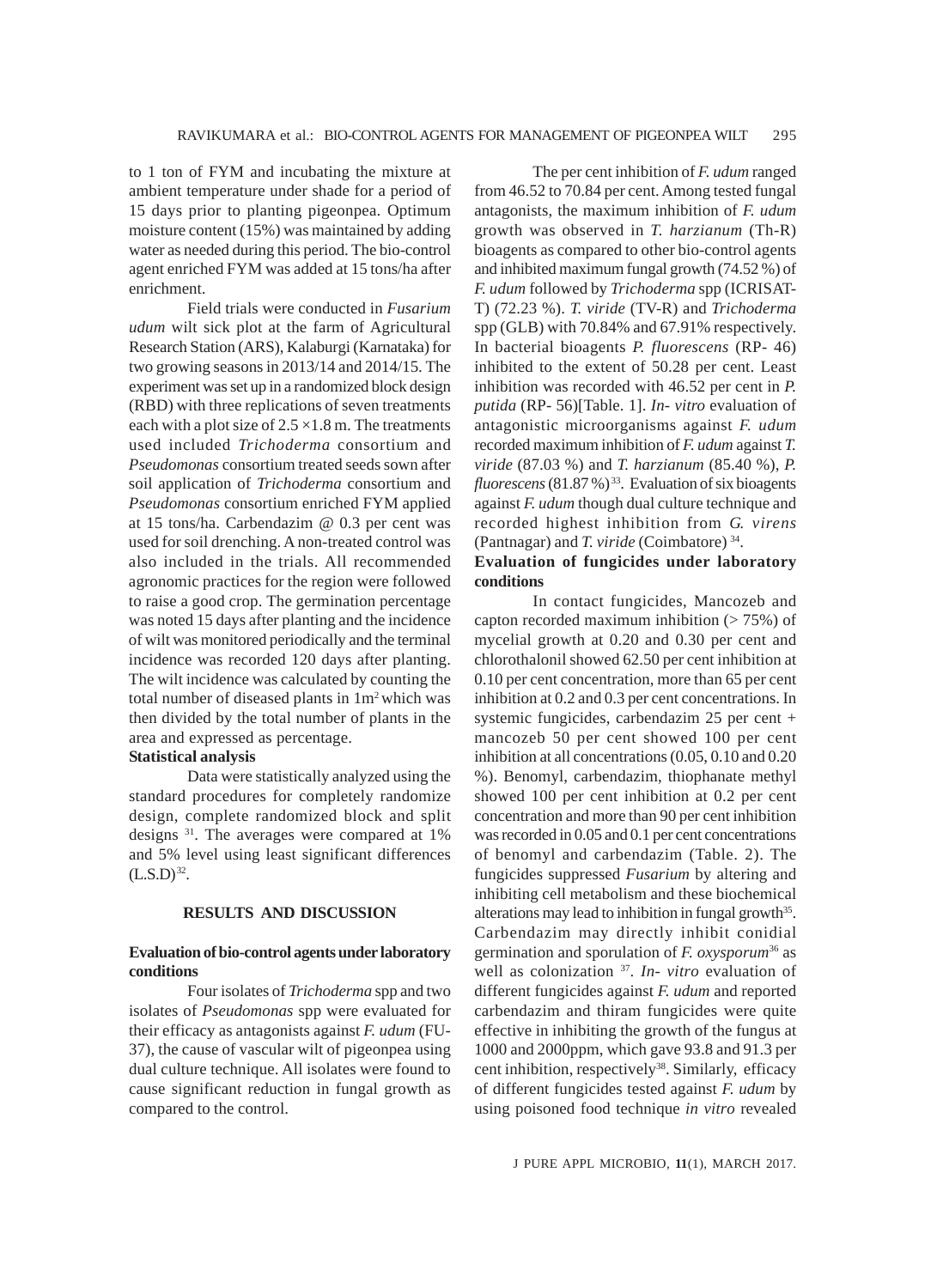that carbendazim inhibited the growth of pathogen at all concentrations(100, 250 and 500 ppm) $^{39}$ .

# **Seedling vigour**

In the moderately resistant cultivar (CV. BSMR- 736), *P. fluorescens* (RP- 46) + *P. putida* (RP- 56) treated seeds showed highest germination (95.34 %), mean root length (20.63 cm), shoot length (7.56 cm) and vigour index of 2688.40, which differed significantly from all other isolates. Whereas in susceptible cultivar (CV. ICP 2376) also the same combined isolates *P. fluorescens* (RP-46) + *P. putida* (RP-56) treated seeds showed highest germination (93.67 %), mean root length (16.36 cm), shoot length (7.1 cm) and vigour index (2193.67) which differed significantly from all other isolates (Table. 3). Highest vigour index was shown by the combined isolates of *P. fluorescens* (RP- 46) + *P. putida* (RP- 56) and as far as germination and vigour index is concerned all the isolates differed significantly in both the cultivars (BSMR- 736 and ICP 2376). These findings are in confirmation with the earlier workers  $24$  concluded that germination and vigour index were considered as indices of systemic induction of resistance and observed that the indigenous isolate of *P. fluorescens* (RP- 56) showed highest induction of resistance resulting in highest seed germination and vigour indices in chilli seeds against *F. solani*. Similarly, other researchers also observed the increased ISR, vigour index, germination by plant growth promoting rhizobacteria (PGPR) and *Trichoderma*  $spp^{40}$ .

## **Induction of defense mechanisms**

Major defense related enzymes focussed in the present study were peroxidase (PO),

polyphenol oxidase (PPO), phenyalanine ammonia lyase (PAL). The increased activity of all these enzymes is possible when any biocontrol agent having the capacity to suppress the disease is applied through a reliable established method, so that it has consistent performance for a longer time period. Peroxidases are used primarily for the synthesis of secondary metabolites and are known to be induced by various types of stresses including pathogen infection 41. Peroxidases have been implicated in a number of physiological functions that may contribute to resistance phenol oxidation, lignification and in the deposition of phenolic material into plant cell walls during resistant interaction 42. Both PAL and PPO play important roles in biosynthesis of phenolics, phytoalexins and lignin, the three key factors responsible for disease resistance 43. Phenylalanine ammonialyase catalyzes the conversion of phenylalanine to trans cinnamic acid, a key intermediate in the synthesis of salicylic acid. Enhanced PAL and PPO activity was reported in tomato infected by *Fusarium oxysporum* 40. Present study revealed that higher accumulation of PO was observed in moderately resistant cultivar (BSMR-736) than susceptible cultivar (ICP 2376). The treatment *P. fluorescens* (RP- 46) + *F. udum* (FU-37) showed maximum PO activity (0.96 change in absorbance at 470 nm/ min/mg protein) followed by *P. fluorescens* (RP-46) *+ P. putida* (RP- 56) + *F. udum* (FU-37) which were significantly different from all other treatments. Accumulation of PO started three day after challenge inoculation. The maximum accumulation was observed on  $6<sup>th</sup>$  day after challenge inoculation and the level of

| <b>Bioagents</b>               | Percent inhibition over<br>control |  |  |
|--------------------------------|------------------------------------|--|--|
| Pseudomonas fluorescens(RP-46) | $50.28*(45.18)*$                   |  |  |
| Pseudomonas putida (RP-56)     | 46.52 (43.03)                      |  |  |
| Trichoderma viride (Tv-R)      | 70.84 (57.35)                      |  |  |
| Trichoderma harzianum (Th-R)   | 74.52 (59.71)                      |  |  |
| Trichoderma spp (ICRISAT-T)    | 72.23 (58.23)                      |  |  |
| <i>Trichoderma</i> spp (GLB-I) | 67.91 (55.52)                      |  |  |
| Control                        | 0.00(0.00)                         |  |  |
| $SEM+$                         | 0.90                               |  |  |
| C. D at $0.01\%$               | 2.79                               |  |  |

**Table 1.** Efficacy of bio-agents against *F. udum* of pigeonpea under dual culture

Note: \* Original values; \*\* Arcsine transformed values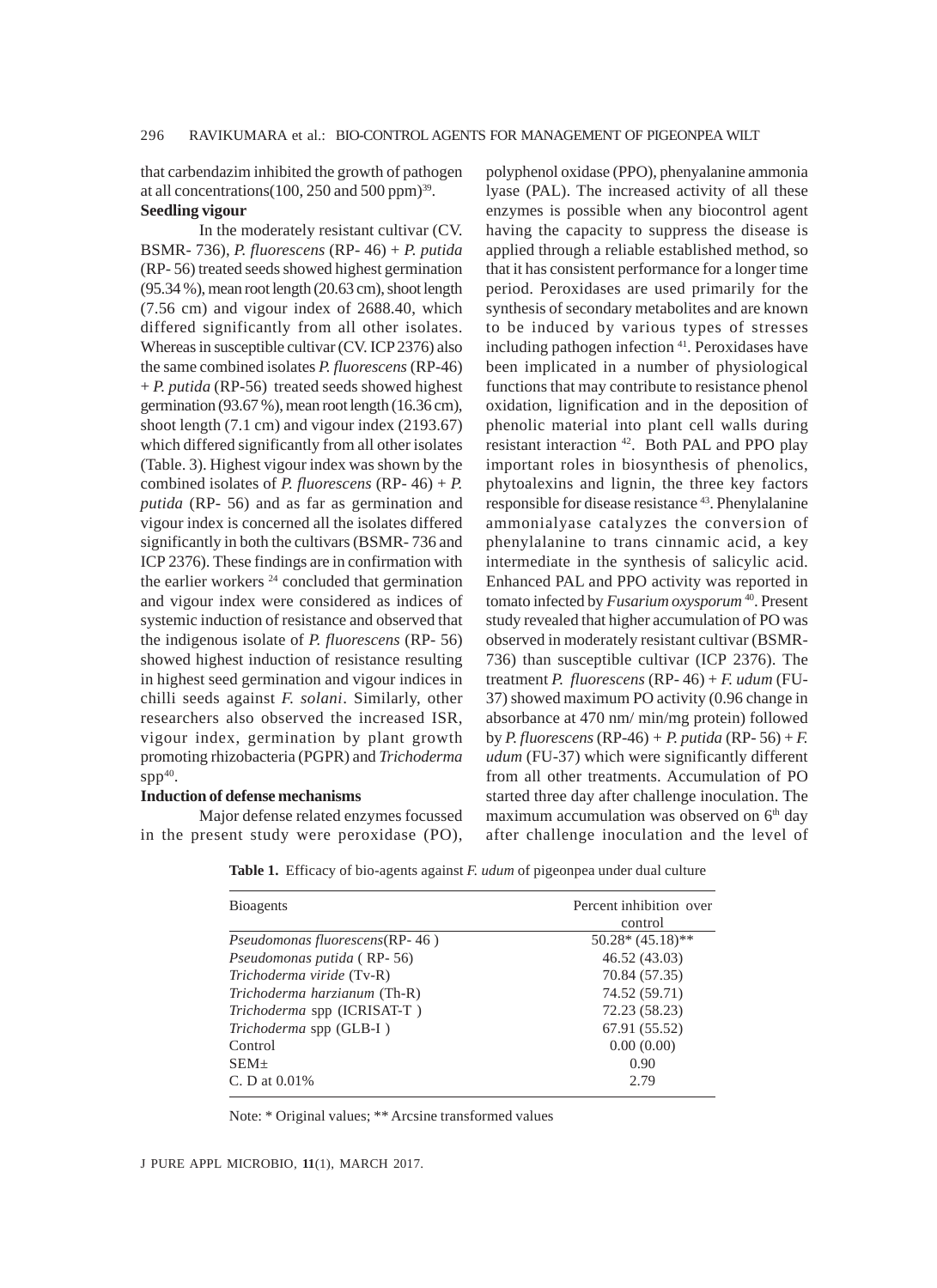expression of the enzyme declined in subsequent days. Plants inoculated with pathogen alone had comparatively less PO activity but compared to control, the activity was higher (Figure 1). Increased activity of cell wall bound peroxidases has been elicited in different plants such as cucumber 44, rice 45, tomato 46 and tobacco 47 due to pathogen infection. PO1 isoform was prominently expressed in *P. ûuorescens* isolate Pf1-treated root tissues against *F. oxysporum* f. sp. *lycopersici* 40.

A similar pattern of increased activity of PPO was observed in moderately resistant cultivar rather than susceptible cultivar. Here also the PPO activity was maximum on 6<sup>th</sup> day after challenge inoculation and expression level was reduced afterwards. The same *P. fluorescens* (RP- 46) + *F. udum* (FU-37) treatment recorded 1.21 and 0.98 change in absorbance at 420 nm/ min/mg protein) which significantly differed from all other treatments in BSMR- 736 and ICP- 2376 respectively. In moderately resistant cultivar (BSMR 736) the lower activity of PPO was recorded in *T. harzianum* (Th-R) + *F. udum* (FU-37) as compared to *F. udum* alone treated plants. Where as in susceptible cultivar the lower PPO activity was recorded in *T. viride* (Tv-R) *+ T. harzianum*  $(Th-R) + F.$ *udum*  $(FU-37)$  interactions as compared to *F. udum* alone treated plants (Figure1).

PAL is the key enzyme in inducing synthesis of Salicylic Acid (SA) which induces systemic resistance in many plants. PAL plays an important role in the biosynthesis of phenolics and phytoalexins 48. PAL activity showed increased trend 6<sup>th</sup> day after challenge inoculation. Similar to

|                         |                                                           | Non systemic fungicides |                                                           |        |
|-------------------------|-----------------------------------------------------------|-------------------------|-----------------------------------------------------------|--------|
|                         | FungicidesPer cent inhibition at different concentrations |                         |                                                           |        |
|                         | 0.1%                                                      | 0.2%                    | 0.3%                                                      | Mean   |
| Capton 50 % WP          | 67.23                                                     | 76.38                   | 80.00                                                     | 74.54  |
|                         | (55.10)                                                   | (60.96)                 | (63.47)                                                   |        |
| Chlorothalonil 75 % WP  | 62.50                                                     | 65.37                   | 67.87                                                     | 65.25  |
|                         | (52.27)                                                   | (53.98)                 | (55.50)                                                   |        |
| Mancozeb 75% WP         | 70.56                                                     | 77.59                   | 87.78                                                     | 78.64  |
|                         | (57.17)                                                   | (61.78)                 | (69.57)                                                   |        |
| Zineb 70% WP            | 22.31                                                     | 31.57                   | $37.23*$                                                  | 30.37  |
|                         | (28.20)                                                   | (34.21)                 | $(37.62)$ **                                              |        |
|                         |                                                           | Systemic fungicides     |                                                           |        |
|                         |                                                           |                         | FungicidesPer cent inhibition at different concentrations |        |
|                         | 0.05%                                                     | 0.10%                   | 0.20%                                                     | Mean   |
| Benomyl 50 % WP         | 93.34                                                     | 93.34                   | 100                                                       | 95.56  |
|                         | (75.07)                                                   | (75.07)                 | (90.05)                                                   |        |
| Carbendazim 50 % WP     | 93.34                                                     | 100                     | 100                                                       | 97.78  |
|                         | (74.07)                                                   | (90.05)                 | (90.05)                                                   |        |
| Thiophanate methyl 70 % | 53.67                                                     | 90.46                   | 100                                                       | 81.38  |
| (46.47)<br>WP           | (78.05)                                                   | (90.05)                 |                                                           |        |
| Carbendazim 25 % $+$    | 100                                                       | 100                     | 100                                                       | 100.00 |
| Mancozeb 50 % 75 % WP   | (90.05)                                                   | (90.05)                 | (90.05)                                                   |        |
|                         | 0.00                                                      | 0.00                    | 0.00                                                      | 0.00   |
| Control                 | (0.00)                                                    | (0.00)                  | (0.00)                                                    |        |
|                         | $SEM+$                                                    |                         | C. D at $0.01\%$                                          |        |
| F                       | 0.25                                                      |                         | 0.95                                                      |        |
| $\overline{C}$          | 0.14                                                      |                         | 0.55                                                      |        |
| F x C                   | 0.44                                                      |                         | 1.65                                                      |        |

**Table 2.** *In vitro* evaluation of fungicides against *F.udum*

Note: \* Original values;\*\* Arcsine transformed values; F- Fungicide & C- Concentration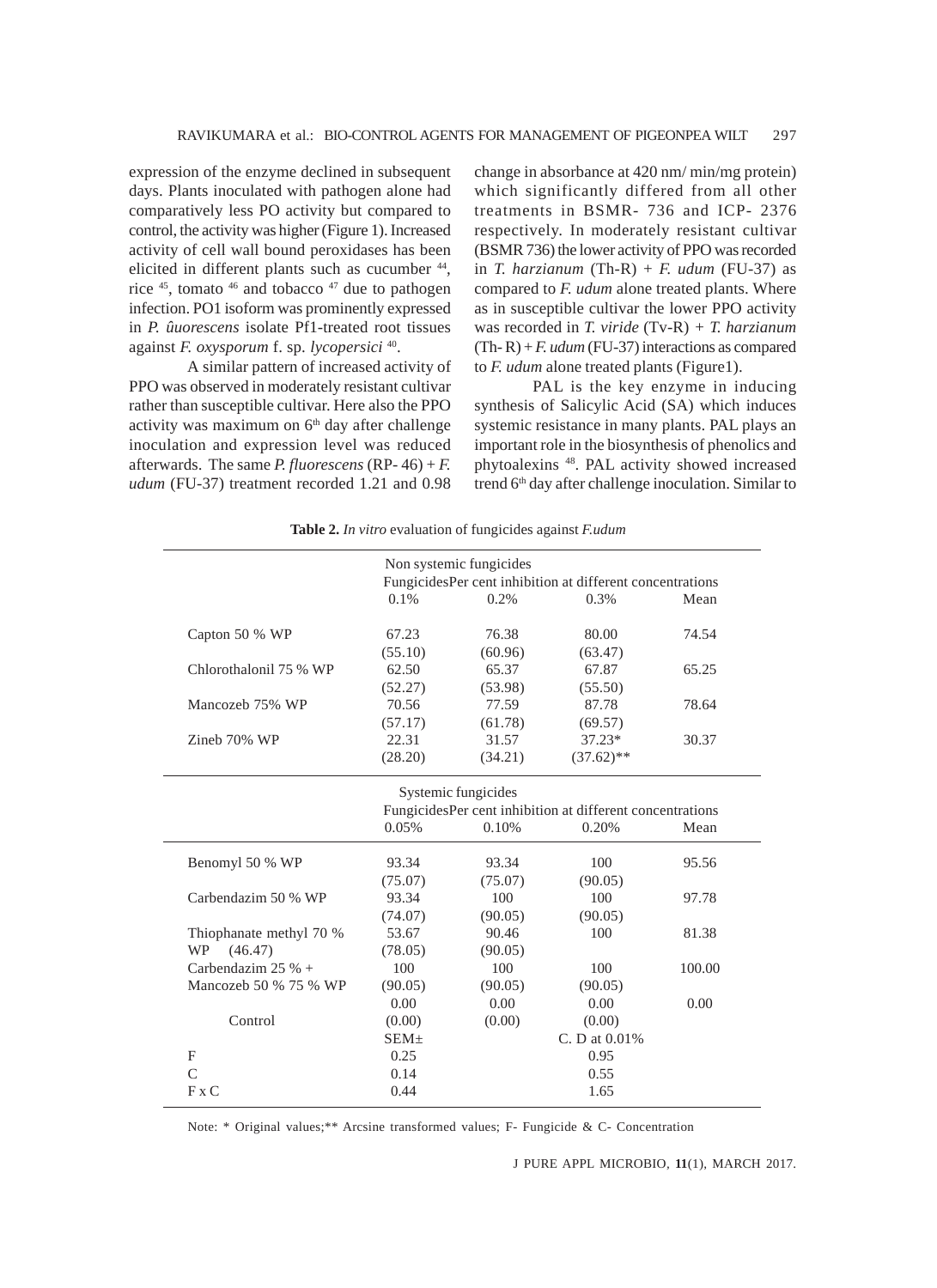#### 298 RAVIKUMARA et al.: BIO-CONTROL AGENTS FOR MANAGEMENT OF PIGEONPEA WILT

PO and PPO, the PAL activity also maximum in *P. fluorescens* (RP- 46) + *F. udum* (FU-37) treatment ((31.26 nmol transcinnamic acid/hr/mg protein) but in *T. harzianum* (Th-R) +  $F.$  udum (FU-37), the PAL activity was lower compared to *F. udum* alone treated plants and in healthy control the activity was recorded up to 19.91 transcinnamic acid/hr/ mg protein(Figure 1).

Similarly, roots collected from *P. fluorescens* treated seedlings induced early and enhanced level of PAL, PO and PPO in tomato plants challenged with *F. o* f. sp*. lycopersici* 40. Induction of high PO, PPO and phenolic activity was noticed in tomato against *Fusarium* wilt pathogen, *F. o* f.sp*. lycopersici* when treated with *T. harzianum* 49. Increased level of defense related enzymes, *viz.,* PAL, PO and PPO was found in coinoculation of plant growth promoting rhizobacteria, *Rhizobium* and challenge inoculation with *F. udum* of pigeonpea<sup>50</sup>. Increased activity of defense related enzymes mainly PO, PAL, total phenol and â 1,3 glucanase was noticed due to application of *P. fluorescens* isolates in chilli plants challenge inoculated with *F. solani* causing wilt of chilli<sup>51</sup>.

#### **Evaluation of bio-control agents under glass house condition**

In moderately resistant cultivar (CV. BSMR- 736), least wilt incidence (8.34 %) was recorded in *P. fluorescens* (RP- 46) treatment followed by *P. fluorescens* (RP- 46) + *P. putida* (RP- 56) with mean incidence (13.89 %). Whereas in susceptible cultivar (Cv. ICP 2376) also least wilt incidence (29.17 %) was recorded in *P. fluorescens* (RP- 46) treatment followed by *P. fluorescens* (RP- $46$ ) + *P. putida* (RP- 56) with mean incidence of

| Treatments                                      | Germination (%)<br>Length (cm) |                             | Mean Root<br>Mean Shoot<br>Length (cm) |                       |                       |                       | Vigour Index          |                       |
|-------------------------------------------------|--------------------------------|-----------------------------|----------------------------------------|-----------------------|-----------------------|-----------------------|-----------------------|-----------------------|
|                                                 | <b>BSMR</b><br>$-736$          | <b>ICP</b><br>$-2376$       | <b>BSMR</b><br>$-736$                  | <b>ICP</b><br>$-2376$ | <b>BSMR</b><br>$-736$ | <b>ICP</b><br>$-2376$ | <b>BSMR</b><br>$-736$ | <b>ICP</b><br>$-2376$ |
| Trichoderma<br>$viride$ (Tv-R)                  | $93.34*$                       | 86.34                       | 13.67                                  | 11.53                 | 6.05                  | 7.05                  |                       | 1840.85 1413.00       |
| Trichoderma harzianum<br>$(Th-R)$               | $(75.07)$ **<br>88.67          | (68.34)<br>82.39            | 15.24                                  | 13.00                 | 5.69                  | 6.00                  |                       | 1855.20 1503.00       |
| Pseudomonas fluorescens<br>$(RP-46)$            | (70.36)<br>85.34               | (65.18)<br>88.67            | 18.94                                  | 14.25                 | 6.47                  | 5.74                  |                       | 2168.89 1863.77       |
| Pseudomonas putida<br>$(RP-56)$                 | (67.52)<br>91.67               | (70.36)<br>84.67            | 17.82                                  | 9.17                  | 7.05                  | 5.62                  |                       | 2280.36 1147.51       |
| $T.$ viride $(Tv-R) + T.$ harzianum<br>$(Th-R)$ | (73.26)<br>92.87               | (66.98)<br>91.67            | 14.38                                  | 13.35                 | 7.23                  | 6.47                  |                       | 2002.83 1682.38       |
| P. fluorescens (RP-46)<br>$+ P. putida (RP-56)$ | (74.33)<br>95.34               | (73.26)<br>93.6             | 20.63                                  | 16.36                 | 7.56                  | 7.10                  |                       | 2688.4 2193.67        |
| Control                                         | (77.56)<br>81.44<br>(64.43)    | (75.46)<br>62.00<br>(63.95) | 10.70                                  | 6.11                  | 3.91                  | 3.91                  | 1188.28 715.84        |                       |
| $SEM+$<br>C. D at $0.01\%$                      | 1.32<br>4.08                   | 1.30<br>4.01                | 0.55<br>1.69                           | 4.10<br>12.43         | 0.16<br>0.50          | 0.24<br>0.75          | 53.30<br>161.68       | 69.18<br>209.85       |

**Table 3.** Seedling vigour of bioagents treated seeds by standard roll towel method.

Note: \* Original values; \*\* Arcsine transformed values; BSMR- 736 (Moderately resistant) & ICP- 2376 (Susceptible) cultivars.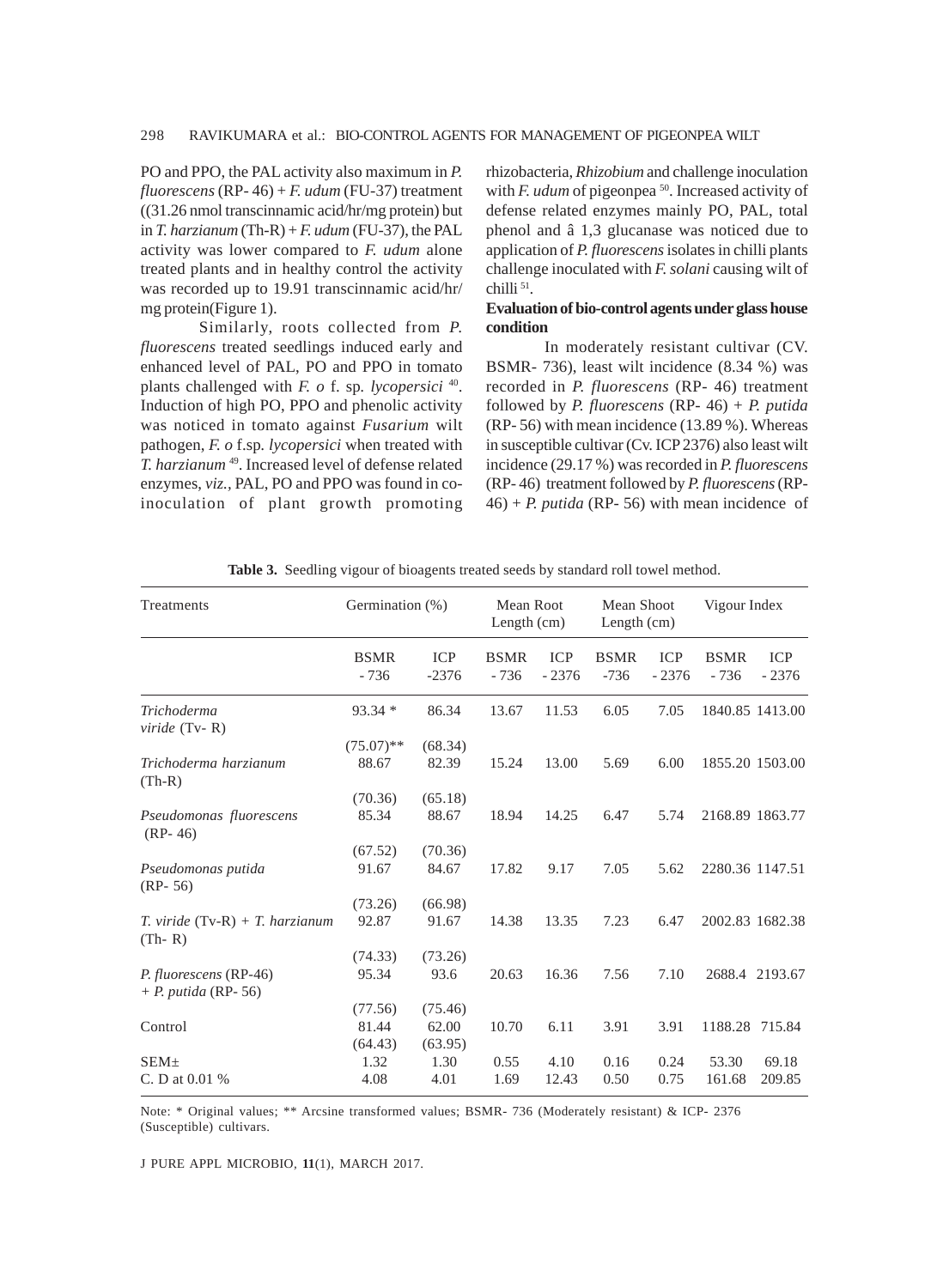42.06 per cent (Table. 4). Similar study conducted by other workers also by biological control of pigeonpea wilt under glasshouse condition and found *T. viride* and *T. harzianum* isolate- C as effective bicontrol agents<sup>52</sup>. Evaluation of 20 isolates of fluorescent pseudomonads and *Bacillus* spp. in the laboratory and glasshouse condition and six isolates were considered as potential for the biocontrol of the disease on the basis of antibiotic sensitivity, antifungal activity 53. Efficacy of *T. viride*, carbendazim, Rhizobium, *T. viride* + carbendazim, *T. viride* + *Rhizobium*, carbendazim + *Rhizobium* and *T. viride* + *Rhizobium* + carbendazim against *F. udum* in a pot experiment and observed that all treatments significantly reduced the wilt incidence over the control (73.30 %) except *Rhizobium* alone (64.40 %) 54. I*n- vitro* efficacy of eleven *P. fluorescens* strains (I1, I2, I3, I4, I5, I6, I7, I8, I9, I10 and I11) in controlling wilt of pigeonpea and recorded seed treatment with *P. flurescens* strains I10 from pigeonpea plants resulted in the lowest (16.66 %) incidence of the disease <sup>55</sup>.

## **Evaluation of bio-control agents under field condition**

control agents to control vascular wilt under *Fusarium* wilt sick plot were set up using moderately resistant cultivar( Cv. BSMR- 736) during 2013/14 & 2014/15 using *Trichoderma* and *Pseudomonas* consortium applied as seed treatments alone and in combination with a soil treatment. Chemical soil drenching with Carbendazim, commonly used by growers in the region for control of *F. udum* were also included in the trial. In 2013/14 *Kharif* percent wilt incidence was found to be significantly reduced, showing a nearly 35.18- 80.16 % reduction in wilt incidence in the treatments overall when compared to the nontreated control (Table 5). Whereas in 2014/15 *Kharif* percent wilt incidence was found to be significantly reduced from 38.09- 83.13 per cent when compared to the non-treated control thereby emphasizing the contribution of seed and soil treatments towards yield enhancement.

In *Kharif* season 2013/14 soil drenching with 0.2% carbendazim fungicide recorded significantly lowest mean wilt incidence (7.06 %) with highest yield (1723.96 kg / ha). Among the bio-control agents seed treatment + soil application of PGPR consortium, recorded wilt incidence of 10.31% and yield of 1594.79 kg per ha (Table. 5).

Trials to evaluate the ability of the bio-

| Treatments                                                                        | Per cent wilt incidence<br><b>BSMR-736</b><br>ICP-2376 |         |  |
|-----------------------------------------------------------------------------------|--------------------------------------------------------|---------|--|
|                                                                                   |                                                        |         |  |
| Trichoderma viride $(Tv-R) + Fusarium$ udum $(FU-37)$                             | $22.23*$                                               | 83.33   |  |
|                                                                                   | $(28.14)$ **                                           | (60.94) |  |
| Trichoderma. harzianum $(Th-R) + F$ . udum $(FU-37)$                              | 20.05                                                  | 94.44   |  |
|                                                                                   | (26.62)                                                | (76.41) |  |
| <i>Pseudomonas fluorescens</i> (RP- 46) + <i>F. udum</i> (FU- 37)                 | 8.34                                                   | 29.17   |  |
|                                                                                   | (16.79)                                                | (32.70) |  |
| Pseudomonas putida (RP-56) + F. udum (FU-37)                                      | 27.78                                                  | 77.78   |  |
|                                                                                   | (31.82)                                                | (61.91) |  |
| T. viride $(Tv-R) + T$ . harzianum (Th-R) + F. udum (FU-37)                       | 23.09                                                  | 73.02   |  |
|                                                                                   | (28.74)                                                | (58.73) |  |
| <i>P. fluorescens</i> (RP-46) + <i>P. putida</i> (RP-56) + <i>F. udum</i> (FU-37) | 13.89                                                  | 42.06   |  |
|                                                                                   | (21.89)                                                | (40.45) |  |
| $F.$ udum (FU-37)                                                                 | 38.69                                                  | 100.00  |  |
|                                                                                   | (38.48)                                                | (90.05) |  |
| Control                                                                           | 0.00                                                   | 0.00    |  |
|                                                                                   | (0.00)                                                 | (0.00)  |  |
| $SEM+ C. D$ at 0.01 %                                                             | 5.32                                                   | 8.48    |  |
|                                                                                   | 16.14                                                  | 25.73   |  |

**Table 4.** Efficacy of bioagents against *Fusarium* wilt of pigeonpea under glasshouse conditions

Note: \* Original values; \*\* Arcsine transformed values; BSMR- 736 (Moderately resistant) & ICP- 2376 (Susceptible) cultivars.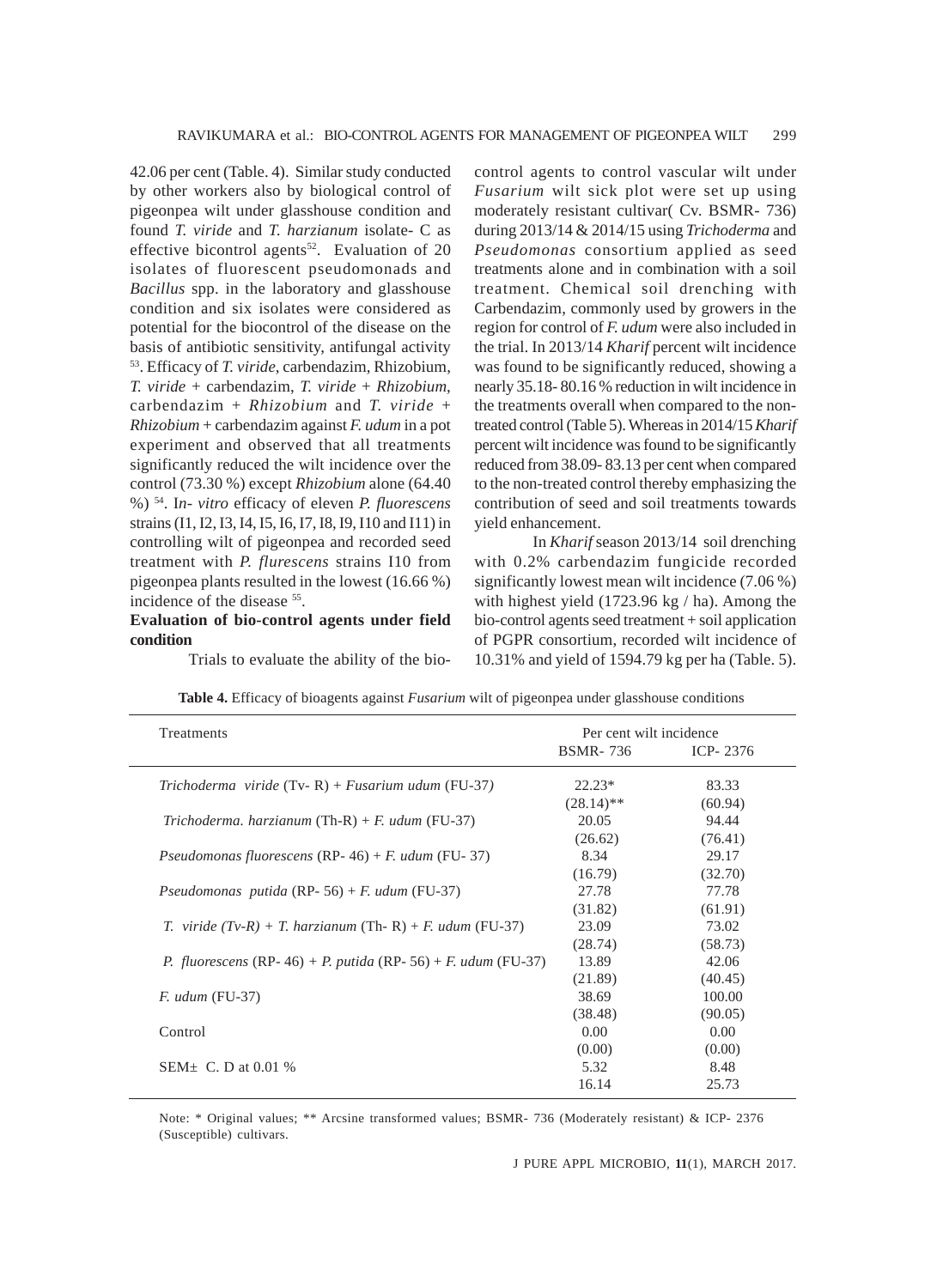Whereas in *Kharif* season 2014/15 with same treatments combinations, observed that again in the same treatment *viz*., soil drenching with 0.2% carbendazim fungicide recorded significantly lowest mean wilt incidence (5.30 %) with highest yield (1653.13 kg/ ha). Effective control of wilt of pigeonpea by soil drenching with 0.1% carbendazim but their approach was preventive not curative and they applied pre decided soil drenching at 30 days after sowing without considering wilt appearance<sup>56</sup>. Plant growth promotion activity of *Trchoderma* is well established 57- 59 and researchers have reported significant yield enhancement <sup>60</sup>. Root colonization by *Trchoderma* strains frequently enhances root growth, development, and crop productivity, resistance to abiotic stresses and the uptake and use of nutrients <sup>61</sup>. Seed treatment @ 4g per kg seeds + soil application of PGPR (*P. fluorescens and P. putida*) consortium @ 25 kg per ha in FYM @ 50 kg per ha, recorded the wilt incidence (7.28%) and yield (1540.63 kg/ ha) among bio-control agents. Soil application of *P. fluorescens* formulation was effective against the wilt  $62$ . Numerous strains of *P. fluorescens* and *B. subtilis* have been found suppressive against soil borne fungal pathogens. In the present study used strains of PGPR *P. flourescens* and *P. putida* consortium found to be an efficient plant growth promoter. Its application resulted to significantly greater production of dry matter and yield of pigeonpea. The possible mechanism involved in the suppression may be the competition and rhizosphere colonization<sup>63</sup>. Antibiosis is the other mechanism by which the biocontrol bacteria would have suppressed *F. udum.* Antibiotics such as

| <b>Table 5.</b> Management of <i>Fusarium</i> wilt of pigeonpea |  |
|-----------------------------------------------------------------|--|
| during Kharif 2013-14 conducted at ARS, Kalaburgi               |  |

| Treatments                                | Per cent wilt incidence |         |         | Yield (Kg/ha) |
|-------------------------------------------|-------------------------|---------|---------|---------------|
|                                           | 2013/14                 | 2014/15 | 2013/14 | 2014/15       |
| T:Seed treatment with                     | $18.41*$                | 15.33   | 960.42  | 904.17        |
| Trichoderma spp @ 4 g per kg seed         | $(25.42)$ **            | (23.06) |         |               |
| $T$ <sub>2</sub> :Seed treatment with     | 17.76                   | 11.06   | 969.79  | 912.50        |
| Pseudomonas spp @ 4 g per kg seed         | (24.94)                 | (19.43) |         |               |
| $T_3$ :Seed treatment @ 4g per kg seed    | 13.63                   | 10.90   | 1353.13 | 1183.33       |
| with Trichoderma spp+ soil application    | (21.68)                 | (19.28) |         |               |
| of consortium of T. viride $@ 2.5 kg$     |                         |         |         |               |
| per ha and T. harzianum $@$ 2.5 kg        |                         |         |         |               |
| per ha enriched with 2.5 tones FYM        |                         |         |         |               |
| $T_{4}$ :Seed treatment @ 4g per kg       | 10.31                   | 7.28    | 1594.79 | 1540.63       |
| seed with Pseudomonas spp+ soil           | (18.74)                 | (15.66) |         |               |
| application of consortium of              |                         |         |         |               |
| P. fluorescense @ 2.5 kg per ha           |                         |         |         |               |
| and <i>P. putida</i> $@$ 2.5 kg per ha    |                         |         |         |               |
| enriched with 2.5 tones FYM               |                         |         |         |               |
| $T_s$ : Soil application of consortium    | 23.09                   | 19.46   | 947.92  | 935.42        |
| of <i>P. fluorescense</i> @ 2.5 kg per ha |                         |         |         |               |
| and <i>P. putida</i> $@$ 2.5 kg per ha    |                         |         |         |               |
| enriched with 2.5 tones FYM               | (28.74)                 | (26.19) |         |               |
| $T_c$ :Soil drenching with                | 7.06                    | 5.30    | 1723.96 | 1653.13       |
| carbendazim @ 0.3 per cent                | (15.42)                 | (13.32) |         |               |
| $T_{7}$ :Control                          | 35.62                   | 31.43   | 564.51  | 553.33        |
|                                           | (36.66)                 | (34.12) |         |               |
| SEM $+C$ . D at 0.05%                     | 2.15                    | 5.03    | 119.42  | 104.36        |
|                                           | 6.64                    | 15.50   | 362.23  | 316.54        |

Note: \* Original values; \*\* Arcsine transformed values; cropping season- I (2013/ 14) & Cropping season- II (2014-15)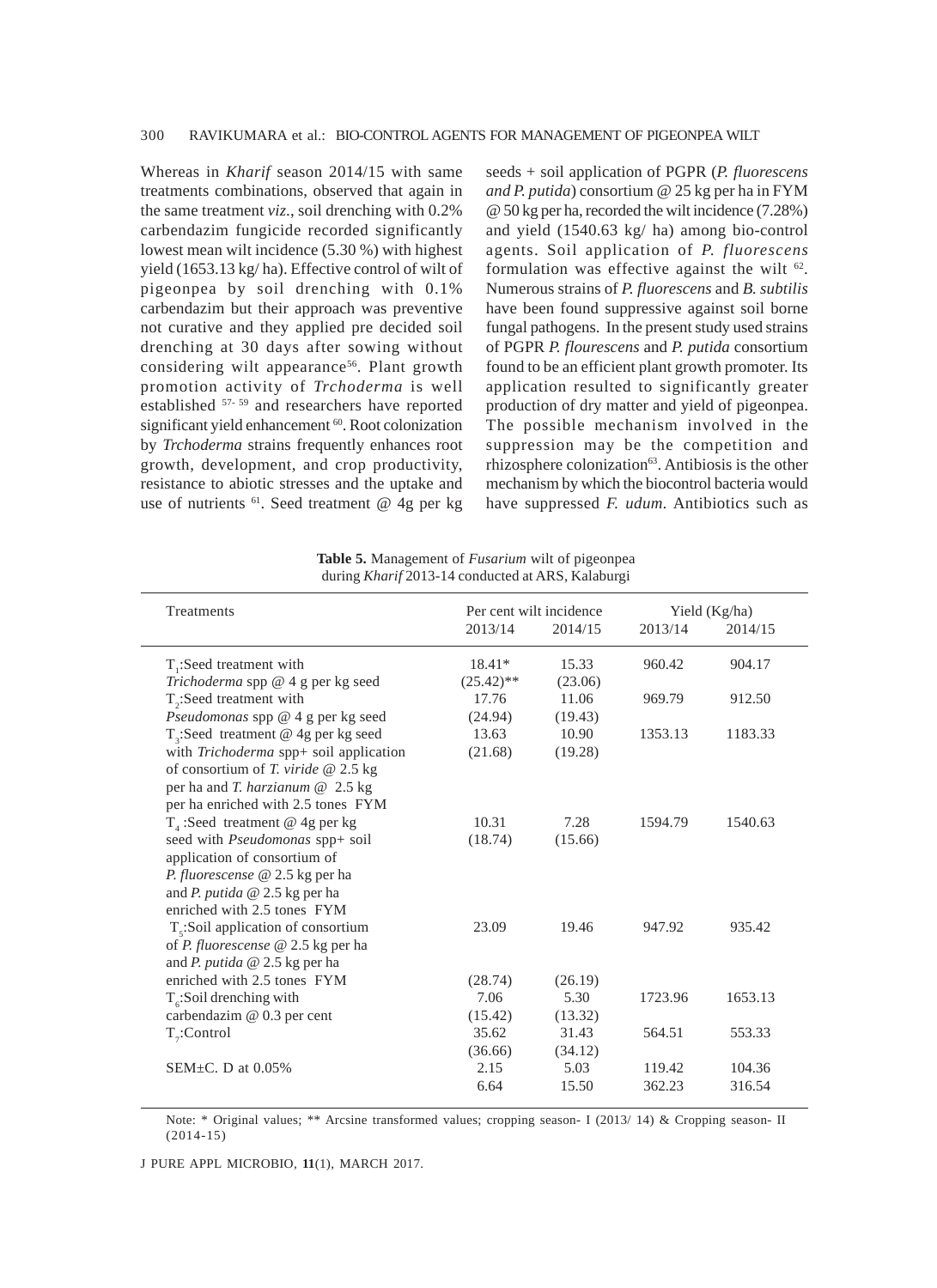pholoroglucinols<sup>64</sup> and pyrolnintrin<sup>65</sup> produced by *P. fluorescens* and agrocin-84<sup>66</sup>, bulbiformin<sup>67</sup> etc. by *B. subtilis* have been reported to be fungicidal in nature. In present study *Trichoderma* spp consortium was found less effective in controlling wilt of pigeonpea as compared to *Pseudomonas* spp consortium. Similar relative effectiveness of the biocontrol agents have been reported against wilt of chickpea and pigeonpea  $68-69$ .

The success of dual application could be attributed to establishment and rapid build-up of bio-control agents in the soil which would assist in reducing the infectivity of soil borne inoculum or suppression of the pathogen<sup>70</sup> enabled by the soil application while the seed treatment would prevent proliferation of the seed borne inoculum. This is particularly relevant for soil borne pathogens such as *F. udum* where drenching the soil with chemicals is not only deleterious to the environment but is also practically not feasible due to high cost as pigeonpea is generally cultivated under rainfed condition without much investment



**Fig.1.** Changes in PO, PPO and PAL activity induced by *Psuedomonas* and *Trichoderma* bio agents in Pigeonpea roots challenged with or without the pathogen *F. udun*,.T1 = *Trichoderma viride* (Tv - R)+ *Fusarium udum* (FU-37); T2= *T. harzianum* (Th-R) + *F. udum* (FU- 37); T3= *Pseudomonas fluorescencens* (RP-46)+ *F. udum* (FU-37); T4= *P.putida*(RP-56)+*F. udum* (FU-37); T5= *T. viride*(Tv-R)+ *T.harzianum* (Th-R)+ *F. udum* (FU-37); T6= *P.fluoresciens* (RP-46)+ *P.putida* (RP-56)+ *F. udum*(FU-37); T7= *P.fluorescens*(RP-46)+ *P.putida*(RP-56)+ *F.udum*(FU-37) alone; T8=Un-inoculated.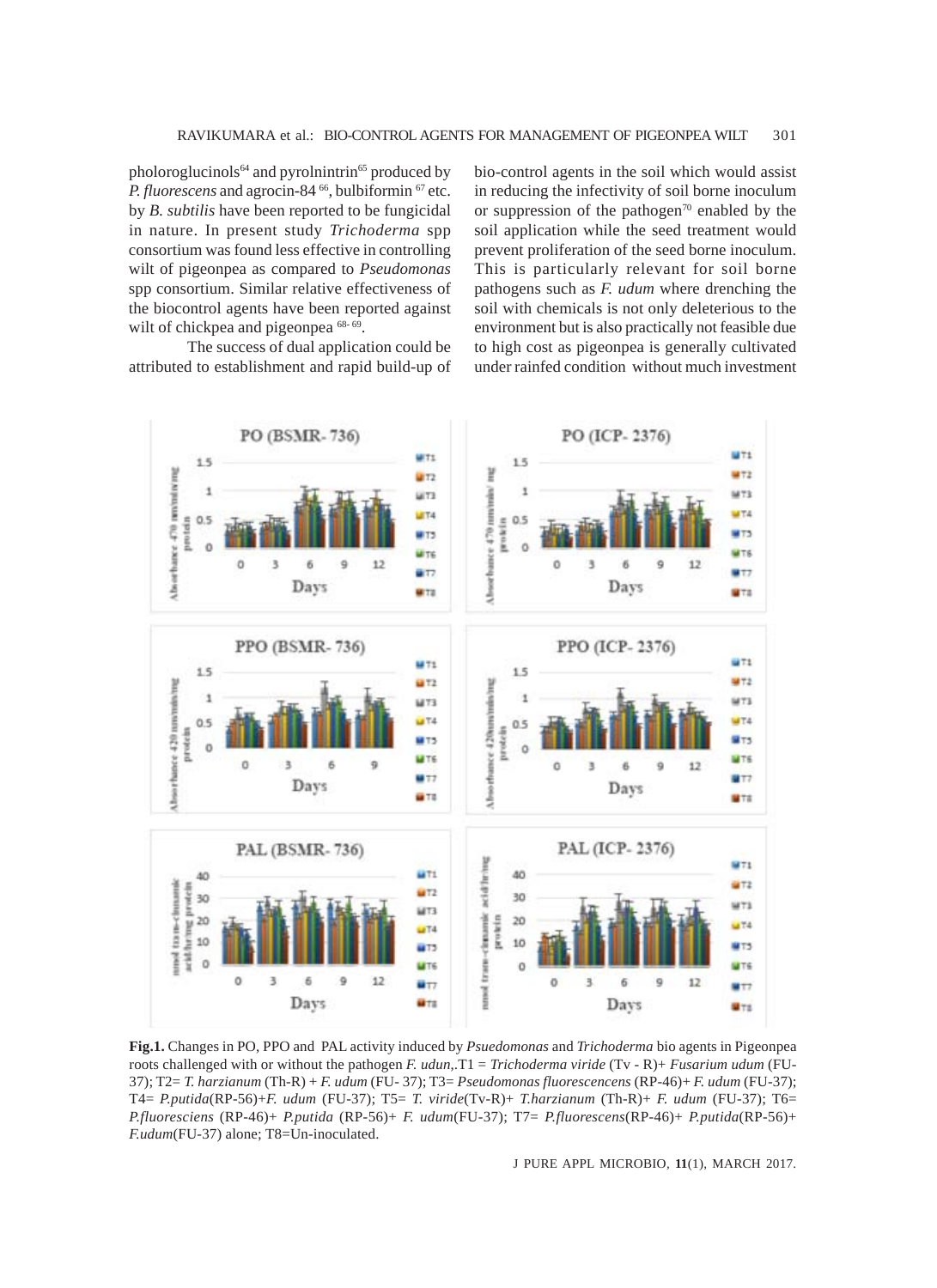for crop production as well as protection. Considering the fact that the cost of seed treatment chemicals under Indian conditions is almost three times that of the indigenously produced bio-control agents such as those used in this study, the use of two different methods and added amounts of inoculants will not significantly affect the cost of production. Moreover, prolonged use of the biocontrol agents will increase their rhizosphere population 5, 30 and thereby enhancing the disease suppressive characteristics of the soil. Therefore, this study not only reports the availability of isolates of *Trichoderma* and *Pseudomonas* that can effectively control vascular wilt of pigeonpea but also promote the plant growth and induces resistance in plants.

#### **REFERENCES**

- 1. FAO, 2014 http://faostat.fao.org.
- 2. Nene, Y.L., Sheila, V.K., Sharroa, S.B. A world list of chickpea (*Cicer arietinum* L) and pigeonpea (*Cajanus cajan* L. Millsp.) pathogens. *Legume Pathology Progress Report-7*, Patancheru, A. P. 502324, India: International Crops Research Institute for the Semi- Arid Tropics.
- 3. Pande, S., Sharma, M., Guvvala, G., Telangre, R. High throughput phenotyping of pigeonpea disease, stepwise identification of host plant resistance. Information Bulletin No. 93, ICRISAT, India, 2012; pp. 1- 31.
- 4. Garret, S.D. Inoculum potential. In: Plant Pathology: An Advance Treatise. Ed. J G Horsfall and A E Dimond, Volume 3, pp. 23-56. Academic Press, New York. (1960).
- 5. Naik, MK., Sen, B. Bio-control of plant disease caused by *Fusarium* spp. In: Mukherjee KG. (Ed.), Recent Developments in Bio-control of Plant Diseases. Aditya Publishing House, India, 1995; p. 32.
- 6. Laha, G.S., Verma, V.P. Role of fluorescent pseudomonads in the suppression of root rot and damping-off of cotton. *Indian Phytopath*, 1998; **51:** 275- 278.
- 7. Rangeshwaran, R., Prasad, RD., Anuroop, C.P. Field evaluation of two bacterial antagonists, *Pseudomonas putida* (PDBCAB 2) against wilt and root-rot of chickpea. *J Boil. Contrl*, 2001; **15:** 165-170.
- 8. Singh, H.B. Trichoderma: A boon for biopesticides industry. *J. Mycol. Pl. Pathol,* 2006; **36:** 373-384.

- 9. Marx, J. The roots of plant-microbe collaborations. *Science*, 2004; **304:** 234-236.
- 10. Vinale, F., Sivasithamparam, K., Ghisalberti, E.L., Marra, R., Woo, S.L. *Trichoderma* plantpathogen interactions. *Soil Biol. Biochem.* 2008; **40:** 1-10.
- 11. Harman, G.E., Howell, C.R., Viterbo, A., Chet, I., Lorito, M. Trichoderma speciesopportunistic, avirulent plant symbionts. *Nature Reviews,* 2004; **2:** 43-56.
- 12. Van der, E.S., Van Wees, S.C., Pieterse, C.M.J. Jasmonate signaling in plant interactions with resistance-inducing beneficial microbes. *Phytochemistry*, 2009; **70:** 1581-1588.
- 13. Salisbury, F.B. The role of plant hormones. In: Wilkinson RE (eds) Plant–Environment Interactions. Marcel Dekker, New York, USA, 1994; 39-81.
- 14. Barazani, O., Friedman, J. Is IAA the Major Root Growth Factor Secreted from Plant-Growth-Mediating Bacteria?. *J. Chem Ecol,* 1991; 25: 2397-2406.
- 15. De Salamone, I.E.G., Hynes, R.K., Nelson, L.M. Cytokinin production by plant growth promoting rhizobacteria and selected mutants *Can J Miccrobiol*, 2001; **47:** 404-411.
- 16. Pierson, E.A., Weller, D.M. Use of mixture of fluorescent pseudomonads to suppress take-all and improve the growth of wheat. *Phytopathology*, 1994; **84:** 940–947.
- 17. Datnoff, L.E., Nemec, S., Pernezny, K. Biological control of *Fusarium* crown and root rot of tomato in Florida using *Trichoderma harzianum* and *Glomus* intraradices. *Biol. Control*, 1995; **5:** 427–431.
- 18. Duffy, B.K., Weller, D.M. Use of *Gaeumannomyces graminis* var. *graminis* alone and in combination with fluorescent Pseudomonas spp. to suppress take-all of wheat. *Plant Dis*, 1995; **79:** 907–911.
- 19. Duffy, B.K., Simon, A., Weller, D.M. Combination of *Trichoderma koningii* with fluorescent pseudomonads for control of takeall on wheat. *Phytopathology*, 1996; **86:** 188– 194.
- 20. Janisiewicz, W.J. Biocontrol of postharvest diseases of apples with antagonist mixtures. *Phytopathology*, 1988; **78:** 194– 198.
- 21. Janisiewicz, W.J, Bors, B. Development of a microbial community of bacterial and yeast antagonists to control wound-invading postharvest pathogens of fruits. *Appl. Environ. Microbiol*, 1995; **61:** 3261–3267.
- 22. Raupach, G.S., Kloepper, J.W. Mixtures of plant growth promoting rhizobacteria enhance biological control of multiple cucumber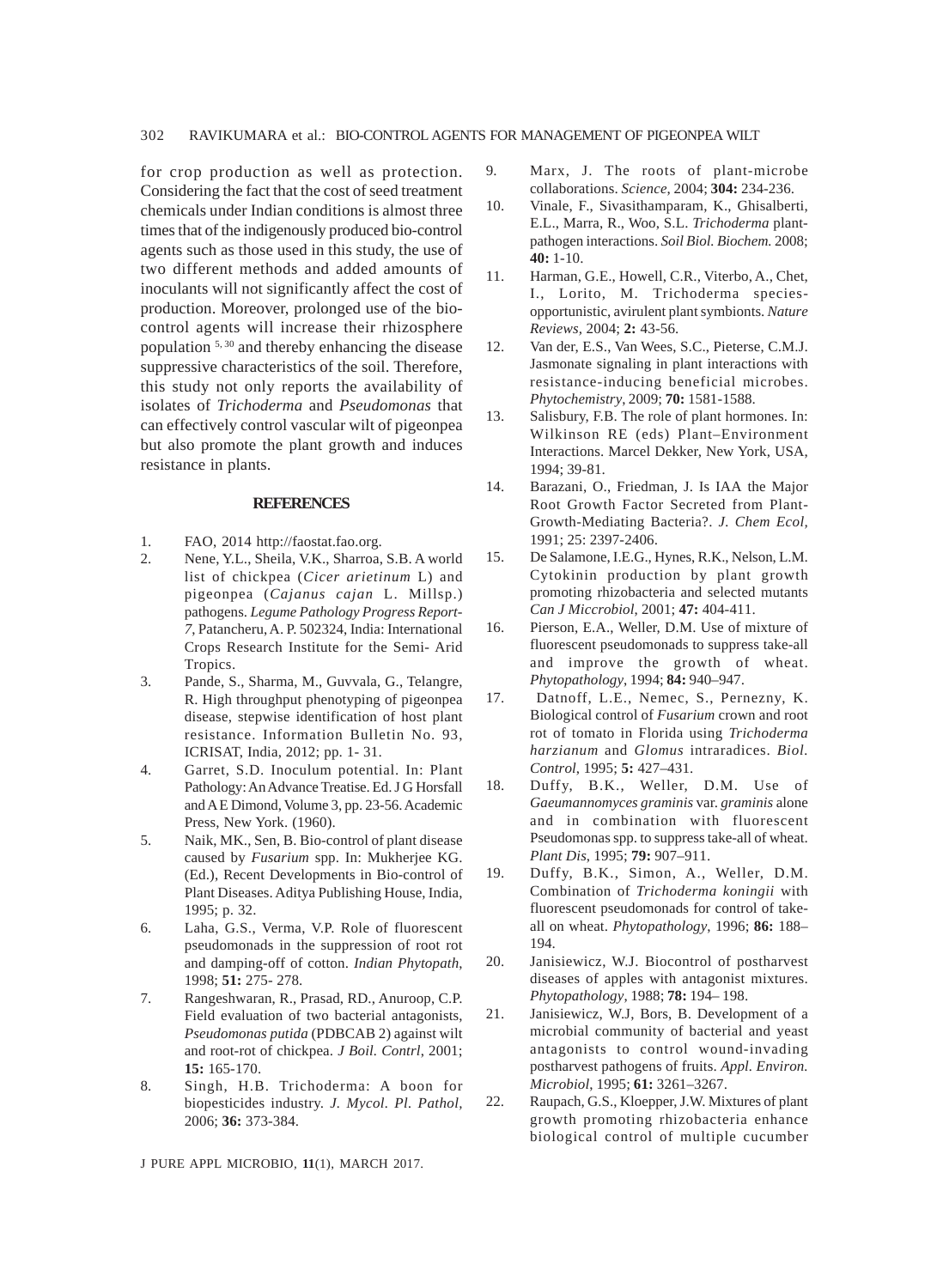pathogens. *Phytopathology,* 1998; **88:** 1158– 1164.

- 23. King, E.O., Ward, M.K., Raney, D.E. Two simple media for the demonstration of pyocyanin and fluorescein. *J. Lab. Clin. Med*, 1954; **44:** 301- 307.
- 24. Naik, M.K., Madhukar, H.M., Devika Rani, G.S. Evaluation of biocontrol efficacy of Trichoderma isolates and methods of its applications against wilt of chilli caused by *Fusarium solani*. *J. Biol. Control*, 2009; **23:** 31-36.
- 25. Dey, R.K., Chaudhary, R.G., Naimuddin. Comparative efficacy of bio-control agents and fungicides for controlling chickpea wilt caused by *Fusarium oxysporum* f. sp. *ciceri*. *Indian J. Agric. Sci*, 1996; **66:** 370-373.
- 26. Abdul-Baki, A.A., Anderson, J.D. Vigour determination in soybean seed by multiple criteria. *Crop Sci,* 1973; **13:** 630-633.
- 27. Hammerschmidt, R., Nuckles, E.M., Kuc, J. Association of enhanced peroxidase activity with induced systemic resistance of cucumber of *Colletotrichum lagenarium*. *Physiol. Plant Pathol*, 1982; **20:** 73-82.
- 28. Mayer, A.M., Harel, E., Shaul, R.B. Assay of catechol oxidase a critical comparison of methods. *Phytochemistry*, 1965; **5:** 783-789.
- 29. Dickerson, D.P., Pascholati, S.F., Hagerman, A.E., Butler, L.G., Nicholson, R.L. Phenylalanine ammonia-lyase and hydroxy cinnamate: CoA ligase in maize mesocotyls inoculated with *Helminthosporium maydis* or *Helminthosporium carbonum*. *Physiol. Plant Pathol,* 1984; **25:** 111–123.
- 30. Devika Rani, G.S., Naik, M.K., Patil, M.B., Prasad, P.S. Biological control of *Fusarium solani* causing wilt of chilli. *Indian Phytopath,* 2009; **62:** 190- 198.
- 31. Snedecor., Cochran. *Statistical Methods,* Eighth Edition Iowa State University press. 1967 pp. 75-82.
- 32. Fisher, R.A. Statistical Methods 6th ed. Iowa State Univ. Press, Ames, Iowa, USA, 1948.
- 33. Goudar, S.B., Kulkarni, S. Bioassay of antagonists against *Fusarium udum,* the causal agent of pigeonpea wilt. *Karnataka J. Agri. Sci*, 2000; **13:** 64-67.
- 34. Chaudhary, R.G., Prajapati, R.K. Comparative efficacy of fungal biological agents against *Fusarium udum*. *Ann. Plant Prot. Sci*, 2004; **12:** 75-79.
- 35. Ragsdale, N.N., Sisler, H.D. Metabolic effects related to fungitoxicity of carboxin. *Phytopathology*, 1970; **60:** 1422-1427.
- 36. El-Abyad, M.S., Ismail, I.K., AL-Meshhadani, S.A. Effects of some biocides on *Fusarium*

*oxysporium* f.sp. *lycopersici* causing cotton and tomato wilts in Egypt. *Trans. Brit. Mycol. Soc*, 1983; **80:** 283-287.

- 37. Sarhan, M.M., Ezzat, S.M., Reda, M., Tohamy, A., El-Essawy, A.A., EL-Sayed, A.F. Application of *Trichoderma hamatum* as a biocontroller against tomato wilt disease caused by *Fusarium oxysporum* f.sp. *lycopersici. Egypt J. Microbiol*, 1999; **34:** 347-376.
- 38. Jadav, H.R., Jani, S.M. The potentiality of chemicals against *Fusarium udum,* the incitant of wilt of pigeonpea. *Indian Phytopath*, 2003; **56:** 314.
- 39. Raju, G.P., Ramakrishna Rao, S.V., Gopal, K. *In-vitro* evaluation of antagonists and fungicides against the redgram wilt pathogen *Fusarium oxusporum* f.sp. *udum* (Butler), Synder and Hansen. *Legume Res*, 2008; **31:** 133- 135.
- 40. Ramamoorthy, V., Raguchander, T., Samiyappan, R. Induction of defense-related proteins in tomato roots treated with *Pseudomonas ûuorescens* Pf1 and *Fusarium oxysporum* f. sp. *lycopersici*. *Plant and Soil*, 2002; **239:** 55- 68.
- 41. Sasaki-Sekimoto, Y., Taki, N., Obayashi, T., Aono, M., Matsumoto, F., Sakurai, N., Suzuki H., Hirai, M.Y., Noji, M., Saito, K., Masuda, T., Takamiya, K., Shibata, D., Ohta, H. Coordinated Activation of Metabolic Pathways for Antioxidants and Defence Compounds by Jasmonates and Their Roles in Stress Tolerance in Arabidopsis. *Plant Journal*, 2005; **44:** 653- 668.
- 42. Walter, M.H. Regulation of Lignification in Defense. In: Boller, T. and Meins, F., Eds., Genes Involved in Plant Defenses, *Springer-Verlag*, Berlin, 1992; 327-352.
- 43. Daayf, F., Ongena, M., Boulanger, R., El-Hadrami, I., Belanger, R.R. Induction of Phenolic Compounds in Two Cultivars of Cucumber by Treatment of Healthy and Powdery Mildew-Infected Plants with Extracts of *Reynoutria sachalinensis*. *J. Chem Ecol*, 2000; **26:** 1579- 1593.
- 44. Chen, C., Bélanger, R.R, Benhamou, N., Paulitz, T. Defense enzymes induced in cucumber roots by treatment with plant growth promoting rhizobacteria (PGPR) and *Pythium aphanidermatum*. *Physiol. Mol. Plant Pathol*, **56:** 13– 23.
- 45. Reimers, P.J., Guo, A., Leach, J.E. Increased activity of a cationic peroxidase associated with an incompatible interaction between *Xanthomonas oryzae* pv. *oryzae* and rice (*Oryza sativa*). *Plant Physiol*, 1992; **99:** 1044– 1050.
- 46. Mohan, R., Vijayan, P., Kolattukudy, P.E.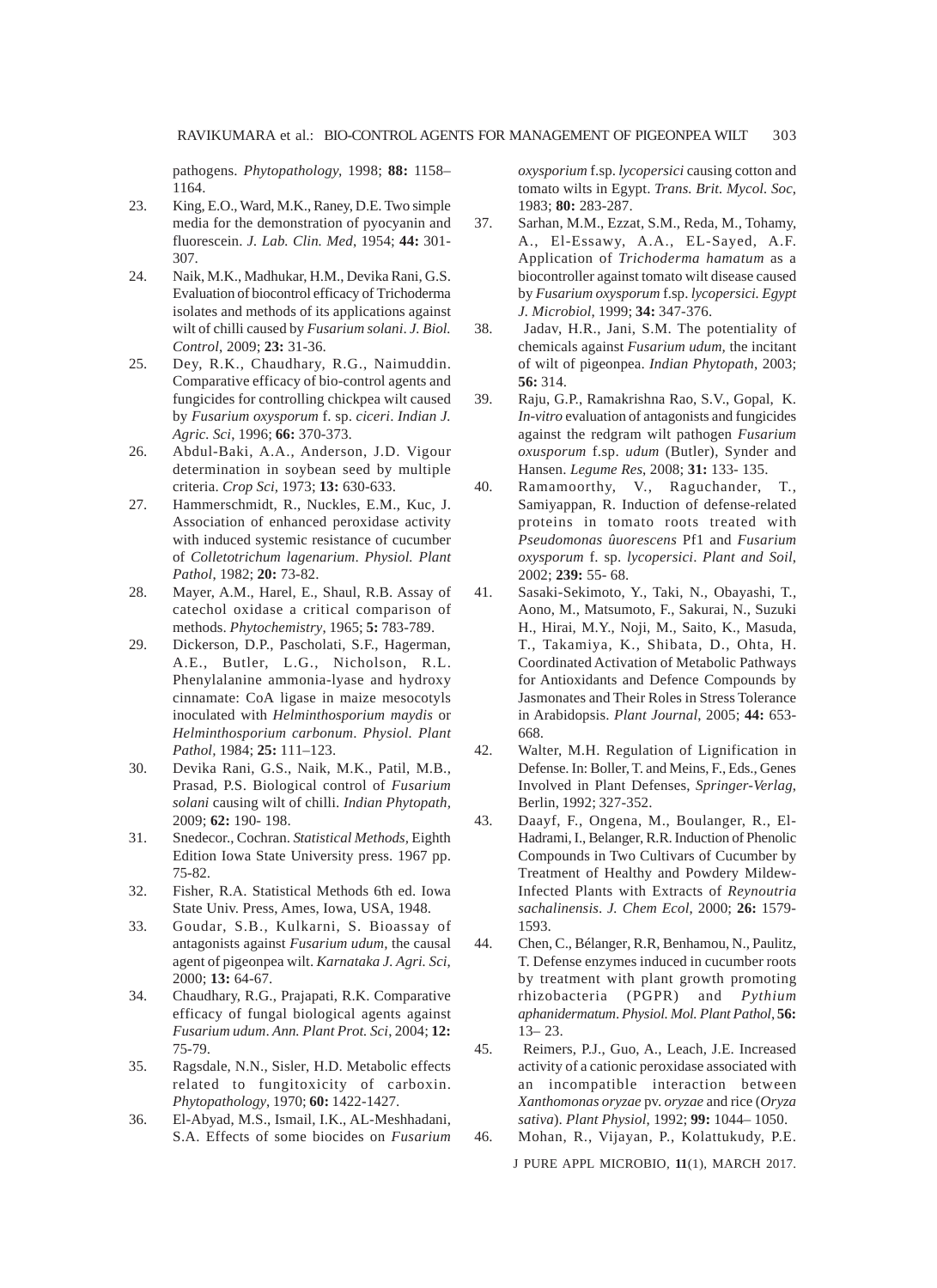## 304 RAVIKUMARA et al.: BIO-CONTROL AGENTS FOR MANAGEMENT OF PIGEONPEA WILT

Developmental and tissue speciûc expression of a tomato anionic peroxidase (tap 1) gene by a minimal promoter with wound and pathogen induction by an additional 5'-ûanking region. *Plant Mol. Biol*, 1993; **22:** 475– 490.

- 47. Ahl Goy, P., Felix, G., Metraux, J.P., Meins, Jr. Resistance to disease in the hybrid *Nicotiana glutinosa* × *Nicotiana debneyi* is associated with high constitutive levels of â-1,3-glucanase, chitinase, peroxidase and polyphenol oxidase. *Physiol. Mol. Plant Pathol*, 1992; **41:** 11– 21.
- 48. Daayf, F., Bel–Rhlid, R., Bélanger, R.R. Methyl ester of pcoumaric acid: a phytoalexin-like compound from long English cucumber leaves. *J. Chem. Ecol*, 1997; **23:** 1517– 1526.
- 49. Ojha, S., Chatterjee, N.C. Induction of resistance in tomato plant against *Fusarium oxysporum* f. sp. *lycopersici* mediated through salicylic acid and *Trichoderma harzianum. J. Plant Protec. Res*, 2011; **52:** 220-225.
- 50. Dutta, S., Mishra, A.K., Dileep Kumar, B.S. Induction of systemic resistance against fusarial wilt in pigeonpea through interaction of PGPR and rhizobia. *Soil Biol. Biochem*, 2008; **40:** 452- 461.
- 51. Anand, M., Naik, M.K., Ramegouda, G., Devika Rani, G.S. Biocontrol and plant growth promotion activity of indigenous isolates of *Pseudomonas fluorescens. J. Mycopathol. Res*, 2010; **48:** 45-50.
- 52. Pandey, K.K., Upadhyay, J.P. Comparative study of chemical, biological and integrated approach for management of *Fusarium* wilt of pigeonpea. *J. Mycol. Plant Pathol*, 1999; **29:** 214-216.
- 53. Siddiqui, S., Siddiqui, Z.A., Iqbal Ahmad. Evaluation of fluorescent *Pseudomonads* and *Bacillus* isolates for the biocontrol of a wilt disease complex of pigeonpea. *World J. Microbiol. Biotech*, 2005; **21:** 729-732.
- 54. Raju, G.P., Rao S.V.R., Gopal, K. Integrated management of pigeonpea wilt caused by *Fusarium udum*. *Indian J. Plant Prot*, 2005; **33:** 246-248.
- 55. Gholve, V.M., Kurundkar, B.P. Efficacy of *Pseudomonas fluorescens* isolates against wilt of pigeonpea. *J. Maharashtra Agri. Univ*, 2003; **27:** 327-328.
- 56. Vidysekaran, P., Selhuraman, K., Rajappan, K., Vasumathi, K. Powder formulations of *Pseudomonas fluorescens* to control pigeonpea wilt. *Biol control*, 1997; **8:** 166-171.
- 57. Harman, G.E., Bjorkman, T. Potential and existing use of *Trichoderma* and *Gliocladium* for plant disease control and plant growth enhancement. In: G.E. Harman and C.P. Kubicek

J PURE APPL MICROBIO*,* **11**(1), MARCH 2017.

(Eds.), *Trichoderma* and *Gliocladium*. Enzymes, Biological control and Commercial Applications, vol.2. taylor & Francis Ltd, London, United Kingdom, 1998; pp.229-265.

- 58. Benhamou, N., Picard, K. Induced resistance: a new strategy of plant defence against pathogenic agents. *Phytoprotection*, 1999; **80:** 137-168.
- 59. Whipps, J.M., Lumsden, R.D. Commercial use of fungi as plant disease biological control agents: status and prospects. In: T. Butt, C. Jackson and N. Magan (Eds.), Fungal Biocontrol Agents: Progress, Problems and potential, CABI Publishgn, Wallingford, 2001; pp. 9-22.
- 60. Khan, M.R., Gupta, J. Antagonistic effects of *Trichoderma* species against *Macrophomina phaseolina* on eggplant. *J. Plant Dis Prot*, 1998; **105:** 387-393.
- 61. Arora, D.K., Alander, R.P., Mukerji, K.G. Handbook of applied mycology. *Fungal Biotechnology*, 1992; Vol. 4, Marcel Dekker, New York.
- 62. Bull, C.T., Weller, D.M., Thomasow, L.S. Relationship between root colonization and suppression of *Gaemannomyus graminis* var *tritici* by *Pseudomonas fluorescens* strain2-79. *Phytopathology*, 1991; **81:** 954-959.
- 63. Berger, F., Hong, Li., White, D., Frazer, R., Leifert, C. Effect of pathogen inoculum anotagonist density and plant species on biological control of *Phytopthora* and *Pythium* damping off by *Bacillus subtilis* cot 1 in high humidity fogging glasshouses. *Phytopathology*, 1996; **86:** 428-433.
- 64. Mazzola, M., Van Veen, J.H., Laaanbroek, H.J., do Vos, W.M. Mechanism of natural soil suppressiveness to soil borne disesase. Proceedings of 9<sup>th</sup> International of microbial ecology, Emsterdum, Netherland August 2001. Antonie-van- Leeuwenhoek. 2002; **81:** 557-564.
- 65. Burkhead, K.D., Schisler, D.A., Slininger. Pyrolnintrin production by biological control agent *Pseudomonas cepacia* B37 W in culture and in colonized wounds of potatoes. *Appl. Environ Microbiol*, 1994; **60:** 2031-2039.
- 66. Kim, D.S., Cook, R.J., Weller, D.M. *Bacillus* sp.L324-92 for biological control of three root diseases of wheat grown with reduced tillage. *Phytopathology*, 1997; **87:** 551-558.
- 67. Brannen, R. Production of antibiotics by *Bacillus subtilis* and their effect on fungal colonists of various crops. *Trans. Br. Mycol. Soc*, 1995; **65:** 203.
- 68. Khan, M.R. Preface of Biological control of Fusarial wilt and root knot of legumes. Government of India Publication, Department of Biotechnology, Ministry of Science at